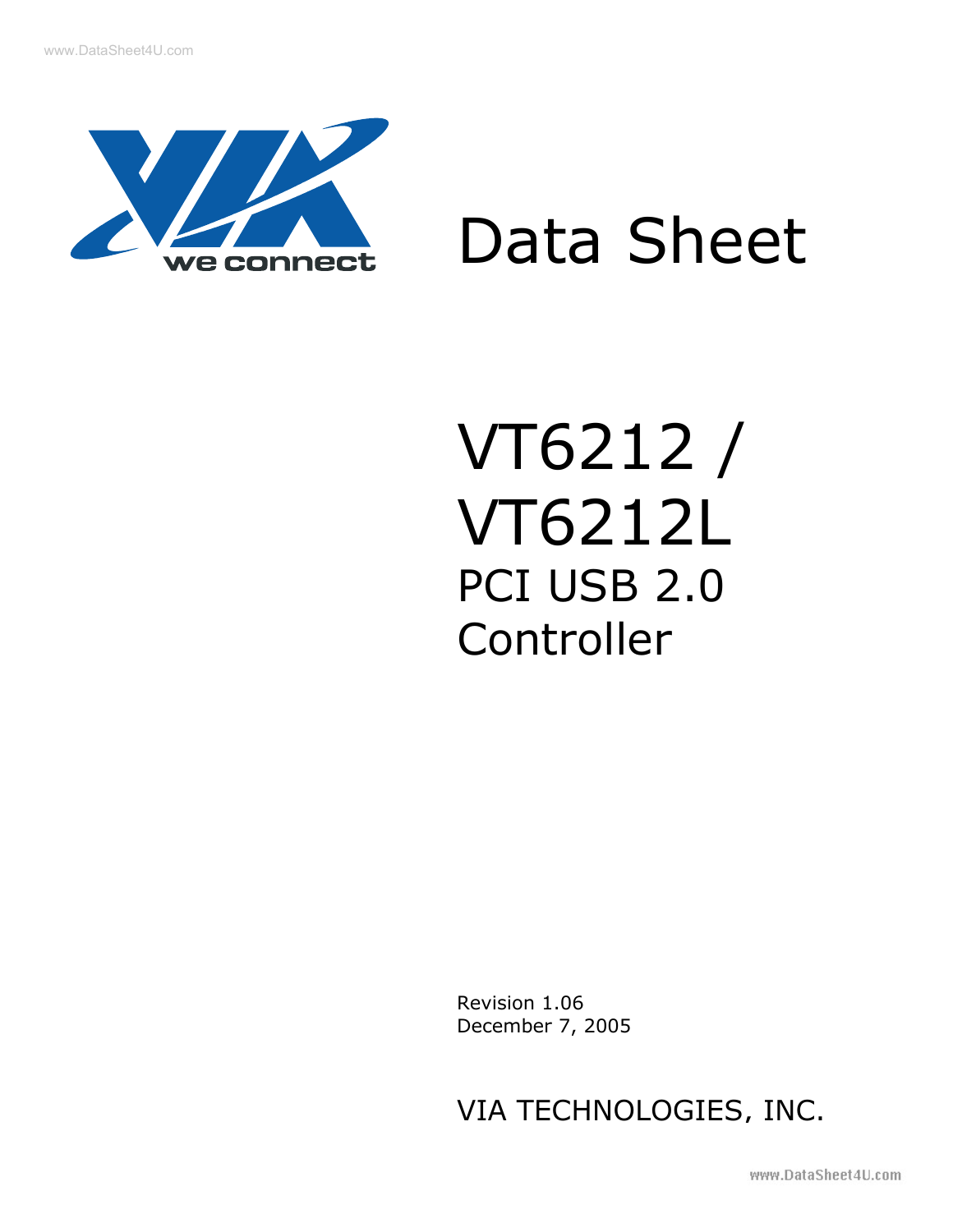## **Copyright Notice:**

Copyright © 2002-2005 VIA Technologies Incorporated. Printed in the United States. ALL RIGHTS RESERVED.

No part of this document may be reproduced, transmitted, transcribed, stored in a retrieval system, or translated into any language, in any form or by any means, electronic, mechanical, magnetic, optical, chemical, manual or otherwise without the prior written permission of VIA Technologies Incorporated.

## **Trademark Notices:**

**WARE is a registered trademark of VIA Technologies, Incorporated.** 

VT6202, VT6212 and VT6212L may only be used to identify products of VIA Technologies, Incorporated. Windows XP™, Windows 2000™, Windows ME™ and Windows 98SE™ are registered trademarks of Microsoft Corporation. PCI™ is a registered trademark of the PCI Special Interest Group.

All trademarks are the properties of their respective owners.

## **Disclaimer Notice:**

No license is granted, implied or otherwise, under any patent or patent rights of VIA Technologies. VIA Technologies makes no warranties, implied or otherwise, in regard to this document and to the products described in this document. The information provided by this document is believed to be accurate and reliable as of the publication date of this document. However, VIA Technologies assumes no responsibility for any errors in this document. Furthermore, VIA Technologies assumes no responsibility for the use or misuse of the information in this document and for any patent infringements that may arise from the use of this document. The information and product specifications within this document are subject to change at any time, without notice and without obligation to notify any person of such change.

## **Offices:**

**USA Office: Taipei Office:**  940 Mission Court Fremont, CA 94539 **Chung-Cheng Road, Hsin-Tien**<br>
USA Chung-Cheng Road, Hsin-Tien<br>
USA Chung-Cheng Rock Tel: (510) 683-3300 Tel: (886-2) 2218-5452 (510) 683-3301 -or- (510) 687-4654 Web: [http://www.viatech.com](http://www.viatech.com/) Web: [http://www.via.com.tw](http://www.via.com.tw/)

Taipei, Taiwan ROC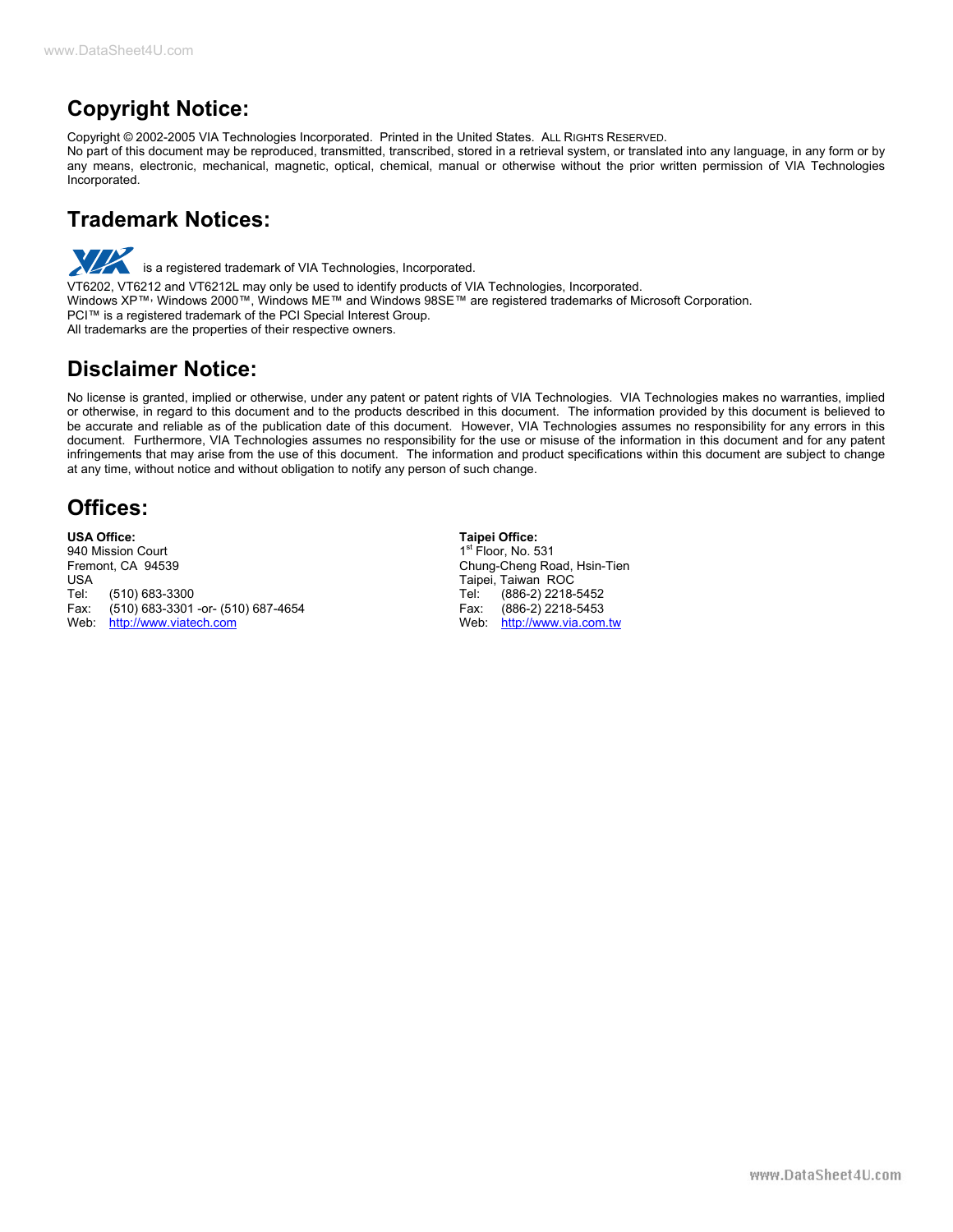

## <span id="page-2-0"></span>**REVISION HISTORY**

| <b>Document Release</b> | Date     | <b>Revision</b>                                                                  | <b>Initials</b> |  |  |
|-------------------------|----------|----------------------------------------------------------------------------------|-----------------|--|--|
| 1.0                     | 6/5/03   | Initial external release                                                         | EY              |  |  |
| 1.01                    | 2/27/04  | Updated cover page                                                               |                 |  |  |
|                         |          | Updated copyright page                                                           |                 |  |  |
|                         |          | Changed pins 104, 103, 57, 58, 59, 97 to NC                                      |                 |  |  |
|                         |          | Updated pin-out diagram                                                          |                 |  |  |
|                         |          | Updated pin list                                                                 |                 |  |  |
|                         |          | Updated pin descriptions                                                         |                 |  |  |
| 1.02                    | 10/21/04 | Added figure 4, lead-free mechanical specification diagram                       |                 |  |  |
| 1.03                    | 12/21/04 | Specified PCI 2.2 bus support                                                    | JW              |  |  |
| 1.04                    | 4/19/05  | Registers updated                                                                | JW              |  |  |
|                         |          | f0rx41[4], f0rx42[1-0], f0rx48[5], f0rx4B[0], f2rx41[4], f2rx48[5], f2rx49[7-5], |                 |  |  |
|                         |          | f2rx4A, f2rx4B[5, 3-0], f2rx51                                                   |                 |  |  |
| 1.05                    | 11/16/05 | Modified legal page                                                              | <b>SV</b>       |  |  |
|                         |          | Changed pins $60, 63, 64$ and $102$ to NC                                        |                 |  |  |
|                         |          | Updated pin-out diagram                                                          |                 |  |  |
|                         |          | Updated pin list                                                                 |                 |  |  |
|                         |          | Updated pin descriptions                                                         |                 |  |  |
| 1.06                    | 12/7/05  | Updated pin information                                                          | <b>SV</b>       |  |  |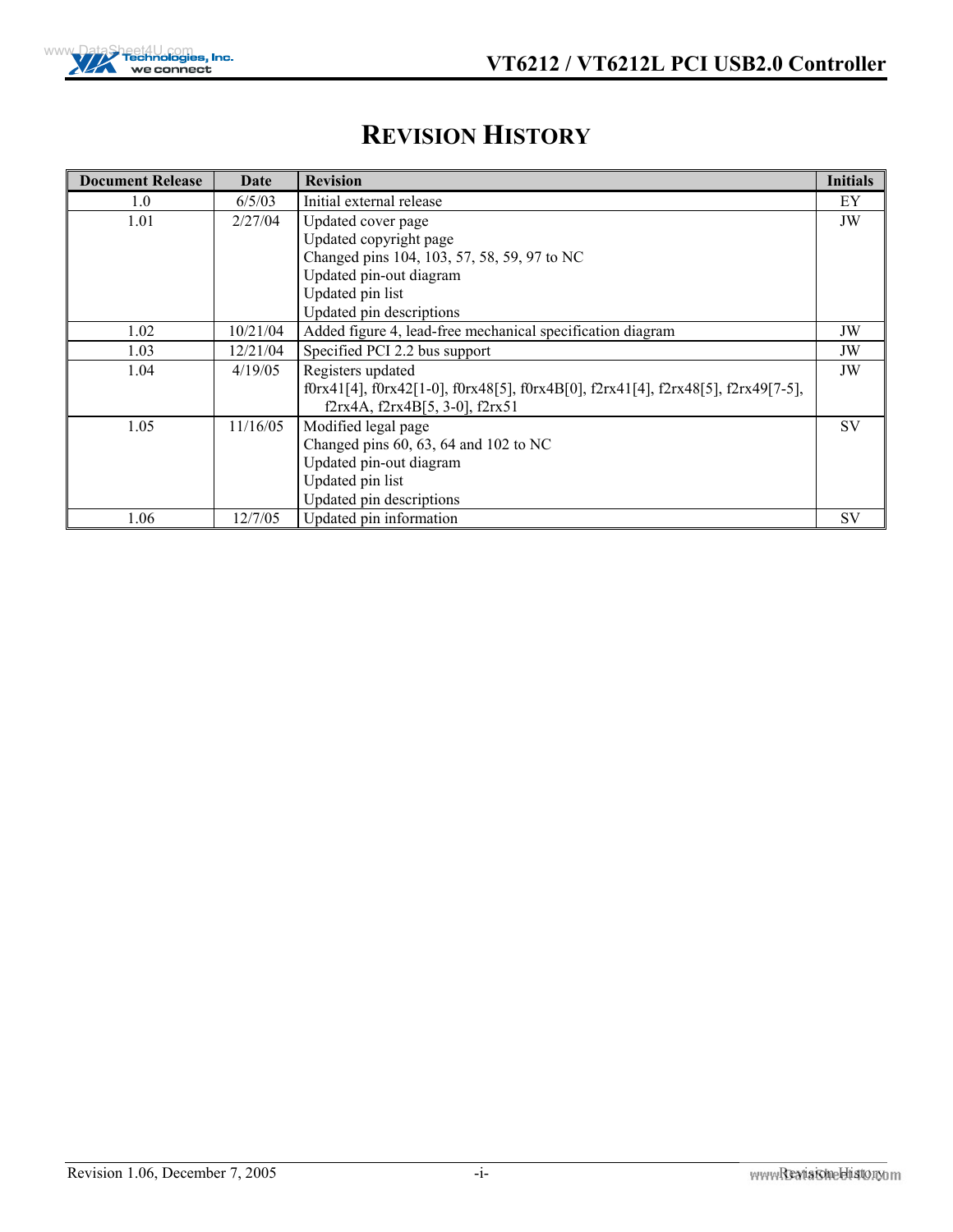

## <span id="page-3-0"></span>**TABLE OF CONTENTS**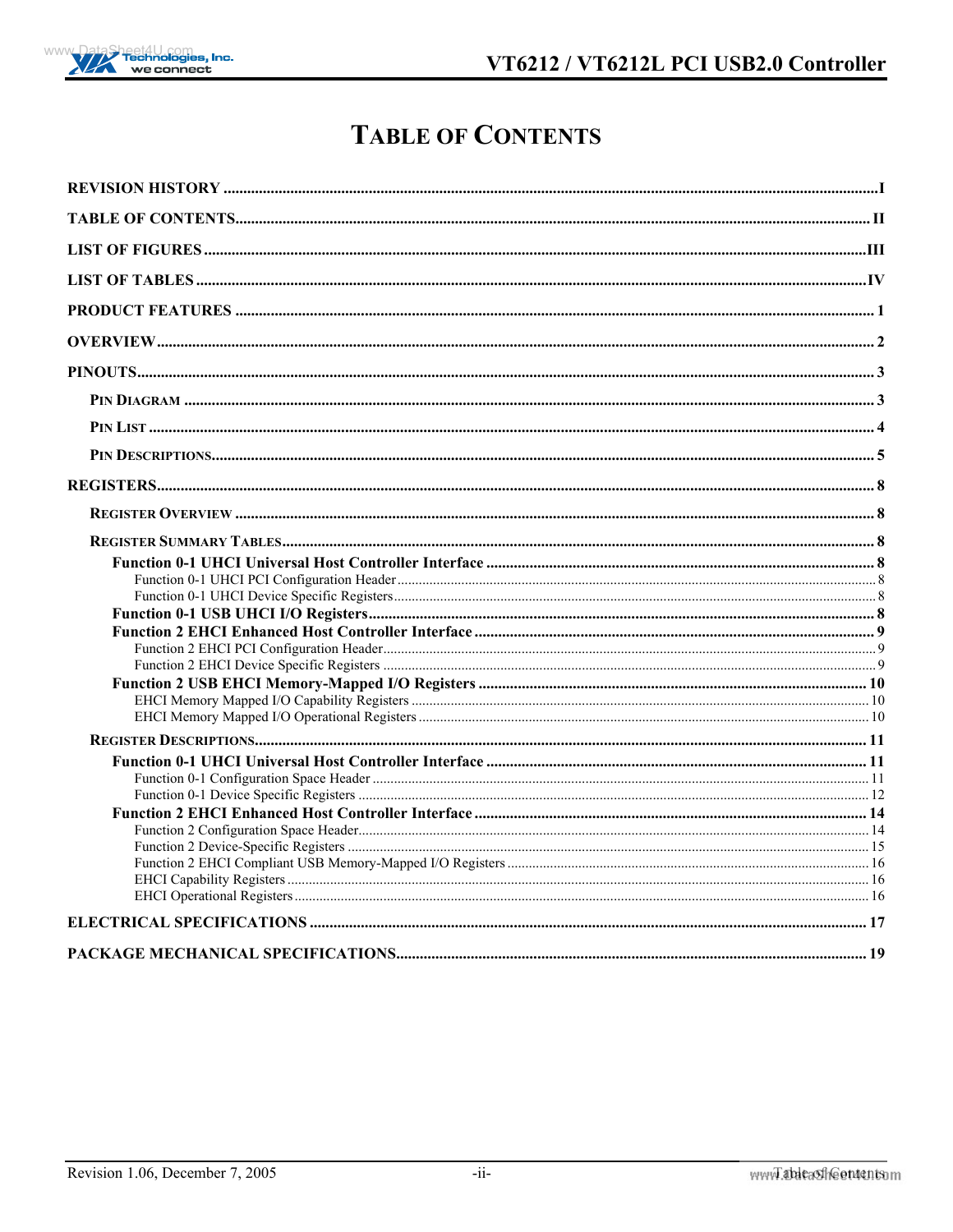

## <span id="page-4-0"></span>**LIST OF FIGURES**

| FIGURE 3. MECHANICAL SPECIFICATIONS - 128 PIN PQFP (VT6212) / LQFP (VT6212L) PACKAGE  19 |  |
|------------------------------------------------------------------------------------------|--|
| FIGURE 4. LEAD-FREE MECHANICAL SPECIFICATIONS - 128 PIN PQFP (VT6212) / LQFP (VT6212L)   |  |
|                                                                                          |  |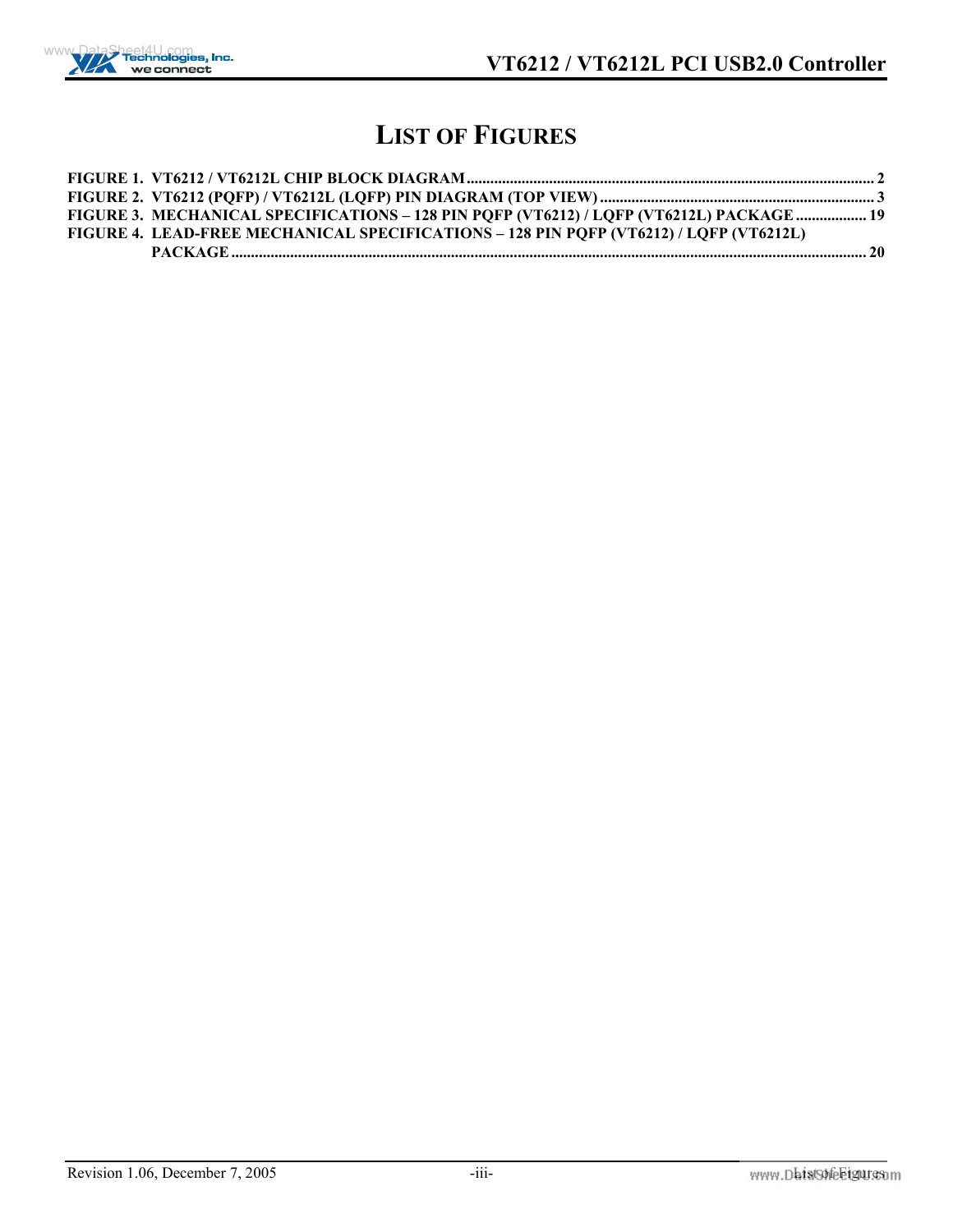

## <span id="page-5-0"></span>**LIST OF TABLES**

| <b>TARLE 5 POWER SPECIFICATIONS</b> | 18 |
|-------------------------------------|----|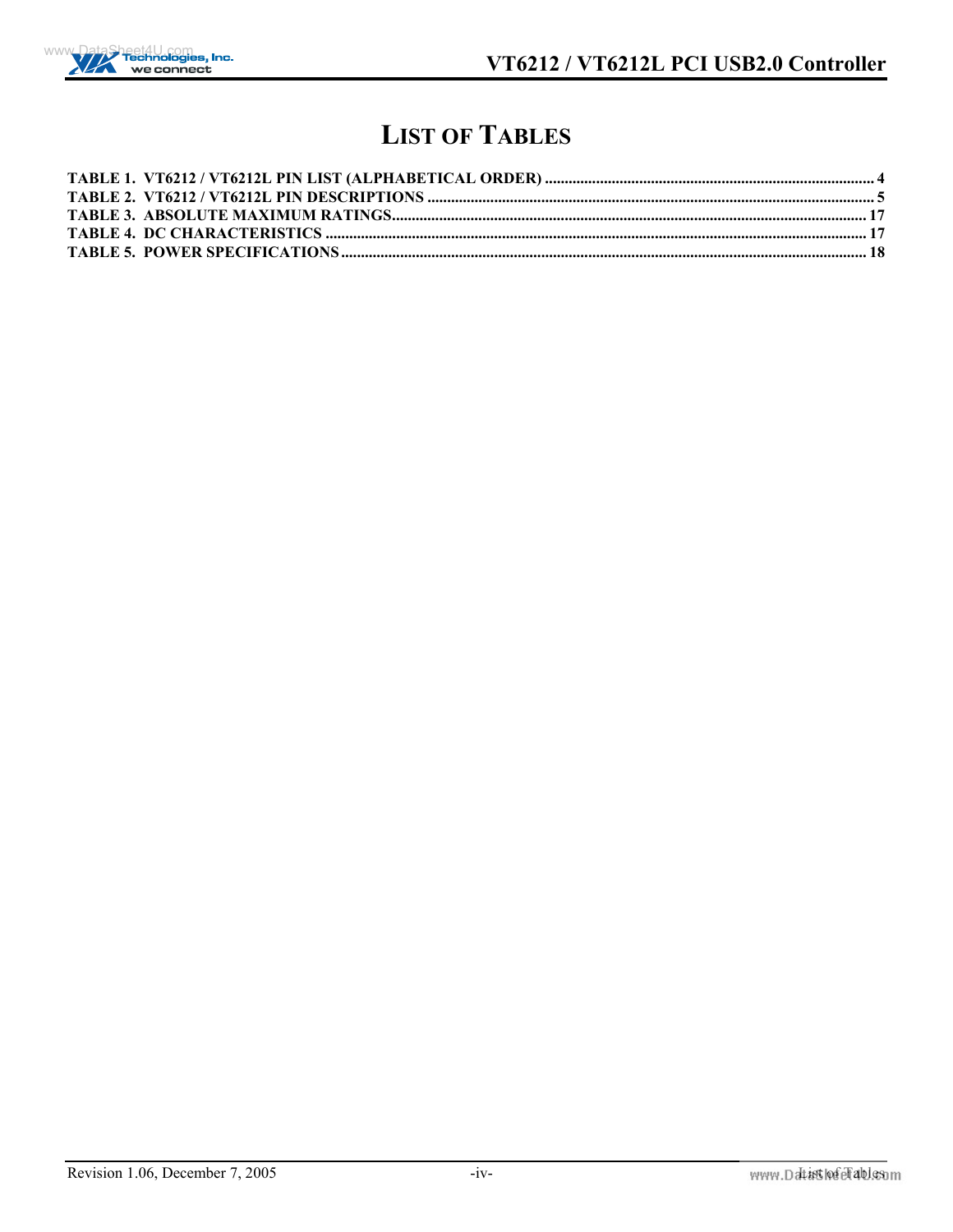

## **VT6212 / VT6212L**

## **PCI USB 2.0 4-Port Host Controller**

## **USB 2.0 UHCI / EHCI Host Controller for the PCI 2.2 Bus**

#### <span id="page-6-0"></span>**PRODUCT FEATURES**

- • **USB 2.0** 
	- − Compliant with Universal Serial Bus Specification Revision 2.0
	- − Compliant with Enhanced Host Controller Interface Specification Revision 1.0
	- − Compliant with Universal Host Controller Interface Specification Revision 1.1
	- − PCI multi-function device consists of two UHCI Host Controllers for full/low-speed signaling and one EHCI Host Controller core for high-speed signaling
	- − 4 downstream facing ports in the root hub with integrated physical layer transceivers shared by UHCI and EHCI Host Controllers
	- − Supports PCI-Bus Power Management Interface Specification release 1.1
	- − Legacy support for all downstream facing ports
	- − 4 DMA engines with pipelined control for USB data transfer bandwidth improvement
	- Dynamic clock stop control for power consumption reduction
- • **Serial EEPROM Support for Boot Register Update**
- • **Cardbus Mode Support**
- • **2.5V Power Supply with 5V Tolerant Inputs**
- • **0.22µm, Low Power CMOS Process**
- • **128-Pin PQFP (VT6212) and 128-Pin LQFP (VT6212L) Packages Available**
- • **Schematics and PCB Reference Designs Available**
- • **System Clock Using 24 MHz Crystal**
- • **Support for PCI Mobile Design Guide**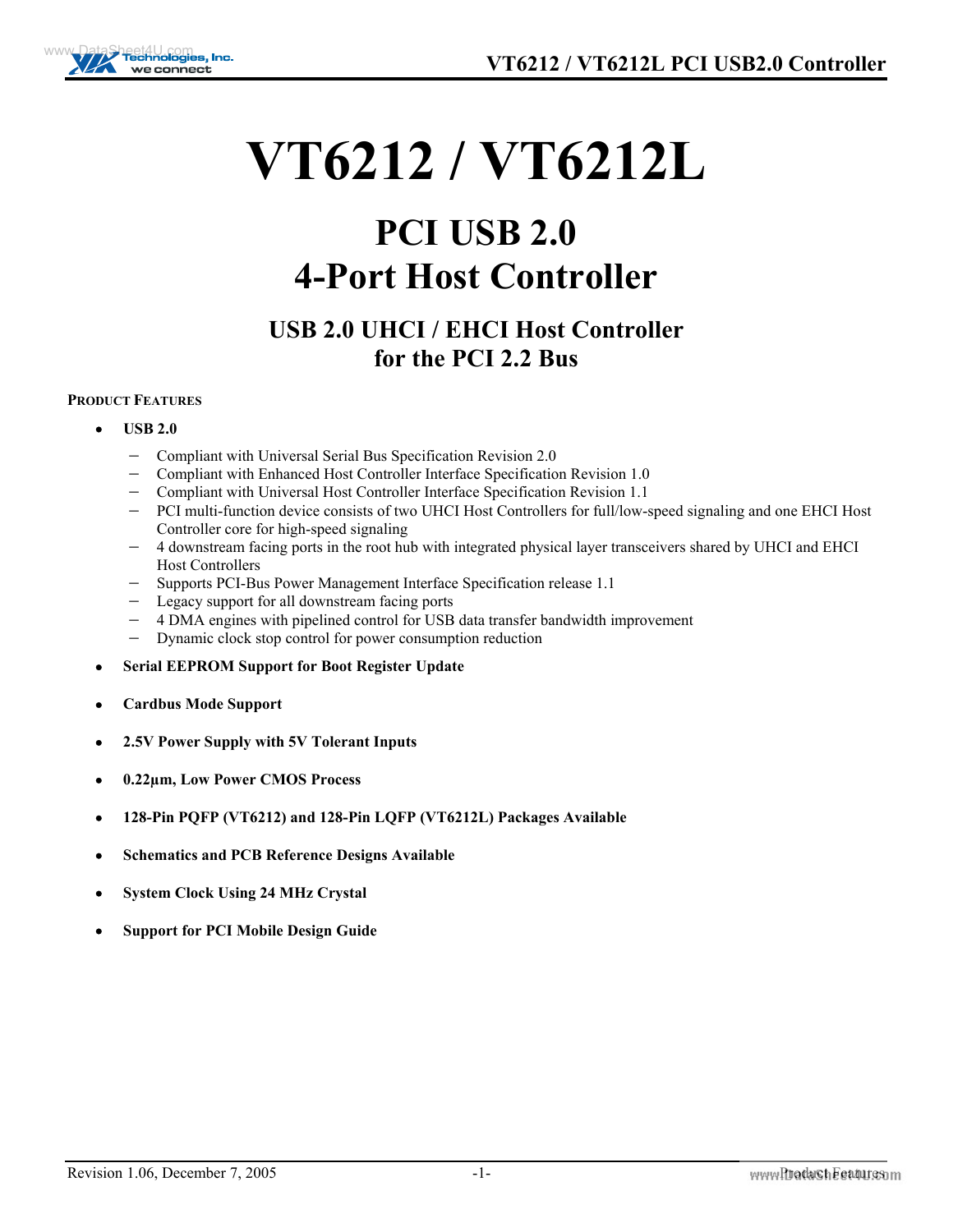

## <span id="page-7-0"></span>**OVERVIEW**

The VT6212 / VT6212L USB 2.0 UHCI and EHCI Host Controller for the PCI 2.2 Bus provides higher bandwidth (480 Mbps) and is backward compatible with USB 1.1. It implements Universal Serial Bus Specification Revision 2.0 and is compliant with UHCI 1.1 and EHCI 1.0 with a 32-bit PCI host bus interface. The VT6212 / VT6212L adopts 4 DMA engines with pipelined control for USB data transfer bandwidth improvement and dynamic clock stop control for power consumption reduction.

The VT6212 / VT6212L supports 4 downstream facing ports with 1.5 (low-speed), 12 (full-speed) and 480 (high-speed) Mbps transaction capability. The Root Hub is integrated with physical-layer transceivers shared by UHCI (for full/low-speed) and EHCI (for high-speed) Host Controllers. The VT6212 / VT6212L also supports PCI-Bus Power Management Interface Specification 1.1 and has legacy support for all downstream facing ports.

The VT6212 / VT6212L is ready to provide a PCI 4-port USB2.0 peripheral-interface to satisfy the needs of desktops, mobile systems, and other host platforms. Support for the VT6212 / VT6212L is built into Microsoft Windows XP and Windows 2000. Win98SE and WinME drivers are provided by VIA.



<span id="page-7-1"></span>**Figure 1. VT6212 / VT6212L Chip Block Diagram**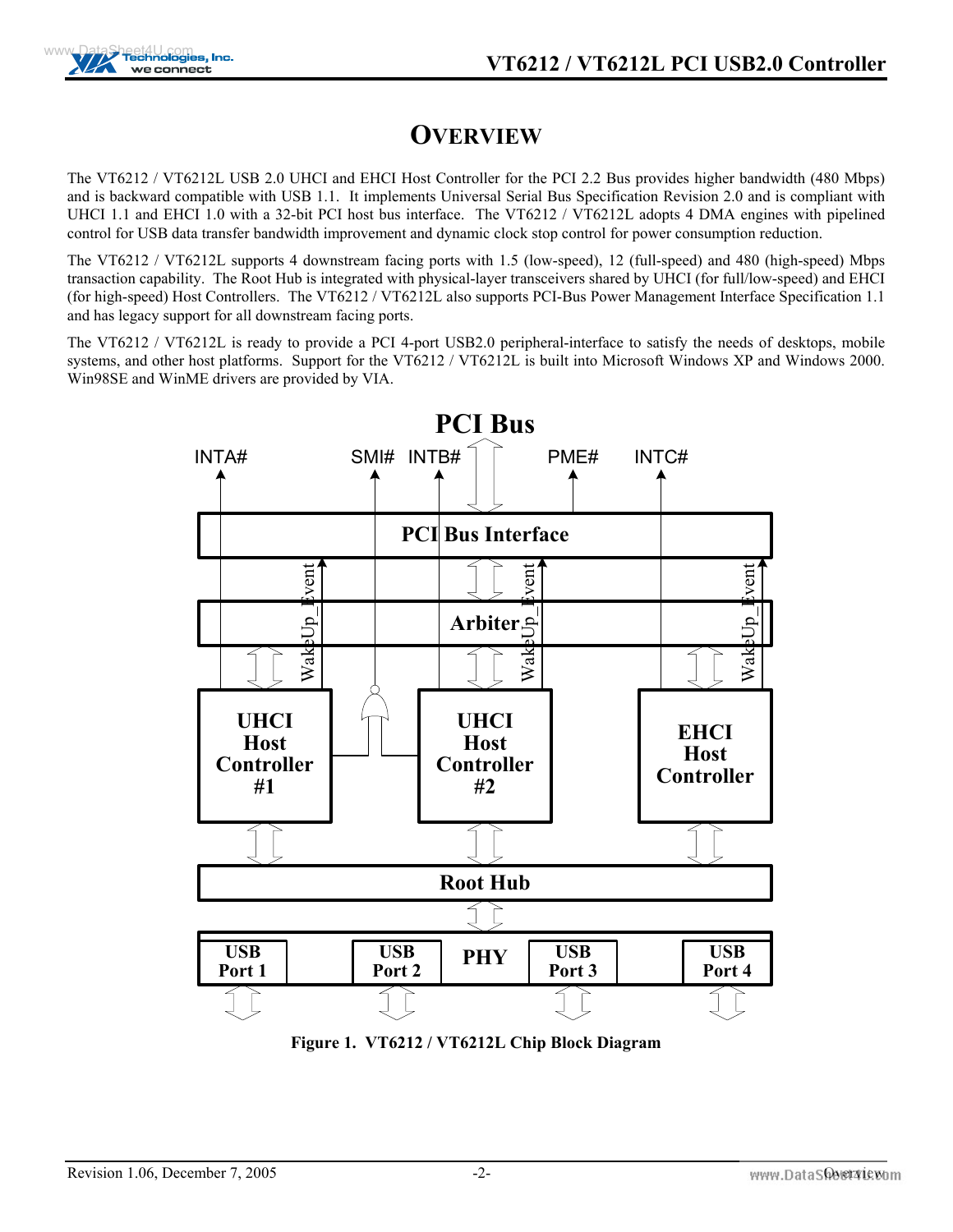

## <span id="page-8-0"></span>**PINOUTS**

<span id="page-8-1"></span>**Pin Diagram**

<span id="page-8-2"></span>

**Figure 2. VT6212 (PQFP) / VT6212L (LQFP) Pin Diagram (Top View)**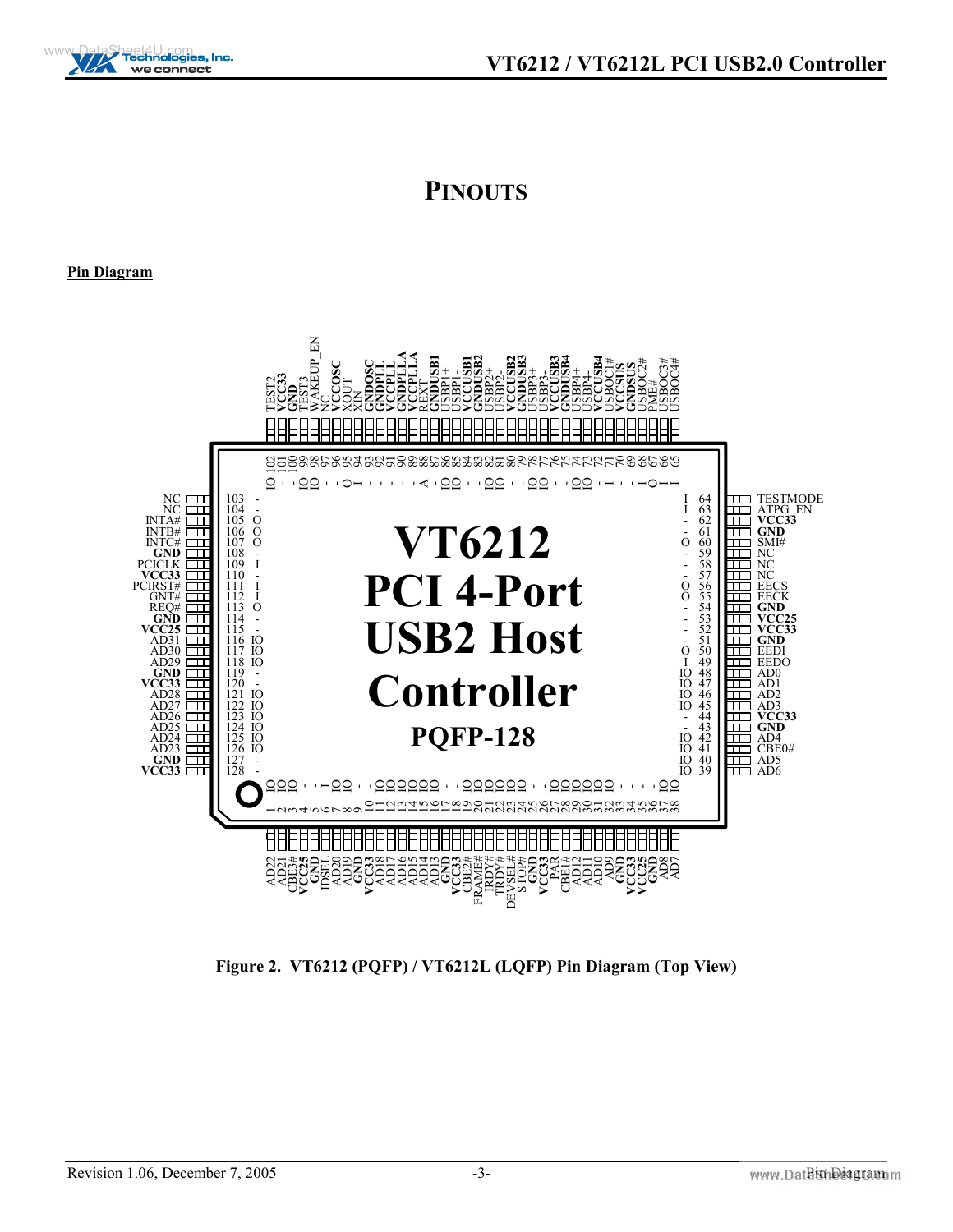

<span id="page-9-0"></span>**Pin List**

| Pin            |                 | Typ   PU   Pin Name |     |                          |           | Pin   Typ   PU   Pin Name | Pin |                |           | Typ   PU   Pin Name |                         | Pin Typ         | PU<br><b>Pin Name</b> |
|----------------|-----------------|---------------------|-----|--------------------------|-----------|---------------------------|-----|----------------|-----------|---------------------|-------------------------|-----------------|-----------------------|
| 48             | IO              | AD0                 | 63  | Ι                        | <b>PD</b> | <b>ATPG EN</b>            | 93  | P              |           | <b>GNDOSC</b>       | 86                      | IO              | $USBP1+$              |
| 47             | IO              | AD1                 | 41  | IO                       |           | CBE0#                     | 92  | $\mathbf{P}$   |           | <b>GNDPLL</b>       | 81                      | IO              | USBP2-                |
| 46             | IO.             | AD2                 | 28  | IO <sub>1</sub>          |           | CBE1#                     | 90  | $\mathbf{P}$   |           | <b>GNDPLLA</b>      | 82                      | IO <sub>1</sub> | $USBP2+$              |
| 45             | IO <sub>1</sub> | AD3                 | 19  | IO                       |           | CBE2#                     | 69  | ${\bf P}$      |           | <b>GNDSUS</b>       | 77                      | IO              | USBP3-                |
| 42             | IO.             | AD4                 | 3   | IO                       |           | CBE3#                     | 87  | ${\bf P}$      |           | <b>GNDUSB1</b>      | 78                      | IO              | $USBP3+$              |
| 40             | IO              | AD5                 | 23  | IO                       |           | DEVSEL#                   | 83  | P              |           | <b>GNDUSB2</b>      | 73                      | IO              | USBP4-                |
| 39             | IO              | AD6                 | 55  | $\Omega$                 | <b>PD</b> | <b>EECK</b>               | 79  | P              |           | <b>GNDUSB3</b>      | 74                      | IO              | USBP4+                |
| 38             | IO <sub>1</sub> | AD7                 | 56  | $\Omega$                 |           | <b>EECS</b>               | 75  | ${\bf P}$      |           | <b>GNDUSB4</b>      | $\overline{\mathbf{4}}$ | $\mathbf{P}$    | <b>VCC25</b>          |
| 37             | IO <sub>1</sub> | AD <sub>8</sub>     | 50  | $\Omega$                 |           | <b>EEDI</b>               | 112 | I              |           | GNT#                | 35                      | P               | <b>VCC25</b>          |
| 32             | IO.             | AD9                 | 49  | I                        | PU        | <b>EEDO</b>               | 6   | $\mathbf I$    |           | <b>IDSEL</b>        | 53                      | P               | <b>VCC25</b>          |
| 31             | IO              | AD10                | 104 | $\overline{\phantom{a}}$ |           | NC                        | 105 | $\overline{O}$ |           | INTA#               | 115                     | P               | <b>VCC25</b>          |
| 30             | IO <sub>1</sub> | AD11                | 103 | $\overline{\phantom{a}}$ |           | N <sub>C</sub>            | 106 | $\Omega$       |           | INTB#               | 10                      | $\mathbf{P}$    | <b>VCC33</b>          |
| 29             | IO.             | AD12                | 58  | $\overline{\phantom{0}}$ |           | NC                        | 107 | $\Omega$       |           | INTC#               | 18                      | P               | <b>VCC33</b>          |
| 16             | IO              | AD <sub>13</sub>    | 97  |                          |           | NC                        | 21  | IO             |           | IRDY#               | 26                      | P               | <b>VCC33</b>          |
| 15             | IO <sub>1</sub> | AD14                | 57  | $\overline{\phantom{a}}$ |           | N <sub>C</sub>            | 27  | IO             |           | PAR                 | 34                      | P               | <b>VCC33</b>          |
| 14             | IO.             | AD15                | 59  |                          |           | NC                        | 109 | P              |           | <b>PCICLK</b>       | 44                      | P               | <b>VCC33</b>          |
| 13             | IO              | AD16                | 20  | IO                       |           | FRAME#                    | 111 | I              |           | PCIRST#             | 52                      | P               | <b>VCC33</b>          |
| 12             | IO              | AD17                | 5   | $\mathbf{P}$             |           | <b>GND</b>                | 67  | $\Omega$       |           | PME#                | 62                      | P               | <b>VCC33</b>          |
| 11             | IO              | AD18                | 9   | P                        |           | <b>GND</b>                | 113 | $\overline{O}$ |           | REQ#                | 101                     | P               | <b>VCC33</b>          |
| $\,$ 8 $\,$    | IO              | AD19                | 17  | P                        |           | <b>GND</b>                | 88  | A              |           | <b>REXT</b>         | 110                     | P               | <b>VCC33</b>          |
| 7              | IO              | AD20                | 25  | P                        |           | <b>GND</b>                | 60  | $\Omega$       |           | SMI#                | 120                     | P               | <b>VCC33</b>          |
| $\overline{c}$ | IO              | AD21                | 33  | P                        |           | <b>GND</b>                | 24  | IO             |           | STOP#               | 128                     | P               | <b>VCC33</b>          |
| $\mathbf{1}$   | IO              | AD22                | 36  | P                        |           | <b>GND</b>                | 102 | IO             |           | TEST <sub>2</sub>   | 96                      | P               | <b>VCCOSC</b>         |
| 126            | IO              | AD <sub>23</sub>    | 43  | P                        |           | <b>GND</b>                | 99  | IO             |           | TEST3               | 91                      | $\mathbf P$     | <b>VCCPLL</b>         |
| 125            | IO              | AD <sub>24</sub>    | 51  | P                        |           | <b>GND</b>                | 98  | IO             |           | <b>WAKEUP EN</b>    | 89                      | P               | <b>VCCPLLA</b>        |
| 124            | IO.             | AD <sub>25</sub>    | 54  | P                        |           | <b>GND</b>                | 64  |                | <b>PD</b> | <b>TESTMODE</b>     | 70                      | $\mathbf{P}$    | <b>VCCSUS</b>         |
| 123            | IO.             | AD26                | 61  | P                        |           | <b>GND</b>                | 22  | IO             |           | TRDY#               | 84                      | $\mathbf{P}$    | <b>VCCUSB1</b>        |
| 122            | IO              | AD27                | 100 | P                        |           | <b>GND</b>                | 71  | Ι              | PU        | USBOC1#             | 80                      | P               | <b>VCCUSB2</b>        |
| 121            | IO              | AD <sub>28</sub>    | 108 | P                        |           | <b>GND</b>                | 68  | I              | PU        | USBOC2#             | 76                      | $\mathbf{P}$    | <b>VCCUSB3</b>        |
| 118            | IO              | AD29                | 114 | $\mathbf{P}$             |           | <b>GND</b>                | 66  | I              | PU        | USBOC3#             | 72                      | P               | <b>VCCUSB4</b>        |
| 117            | IO              | AD30                | 119 | P                        |           | <b>GND</b>                | 65  |                | PU        | USBOC4#             | 94                      | I               | XIN                   |
| 116            | IO              | AD31                | 127 | P                        |           | <b>GND</b>                | 85  | IO             |           | $USBP1-$            | 95                      | $\Omega$        | <b>XOUT</b>           |

<span id="page-9-1"></span>**Table 1. VT6212 / VT6212L Pin List (Alphabetical Order)**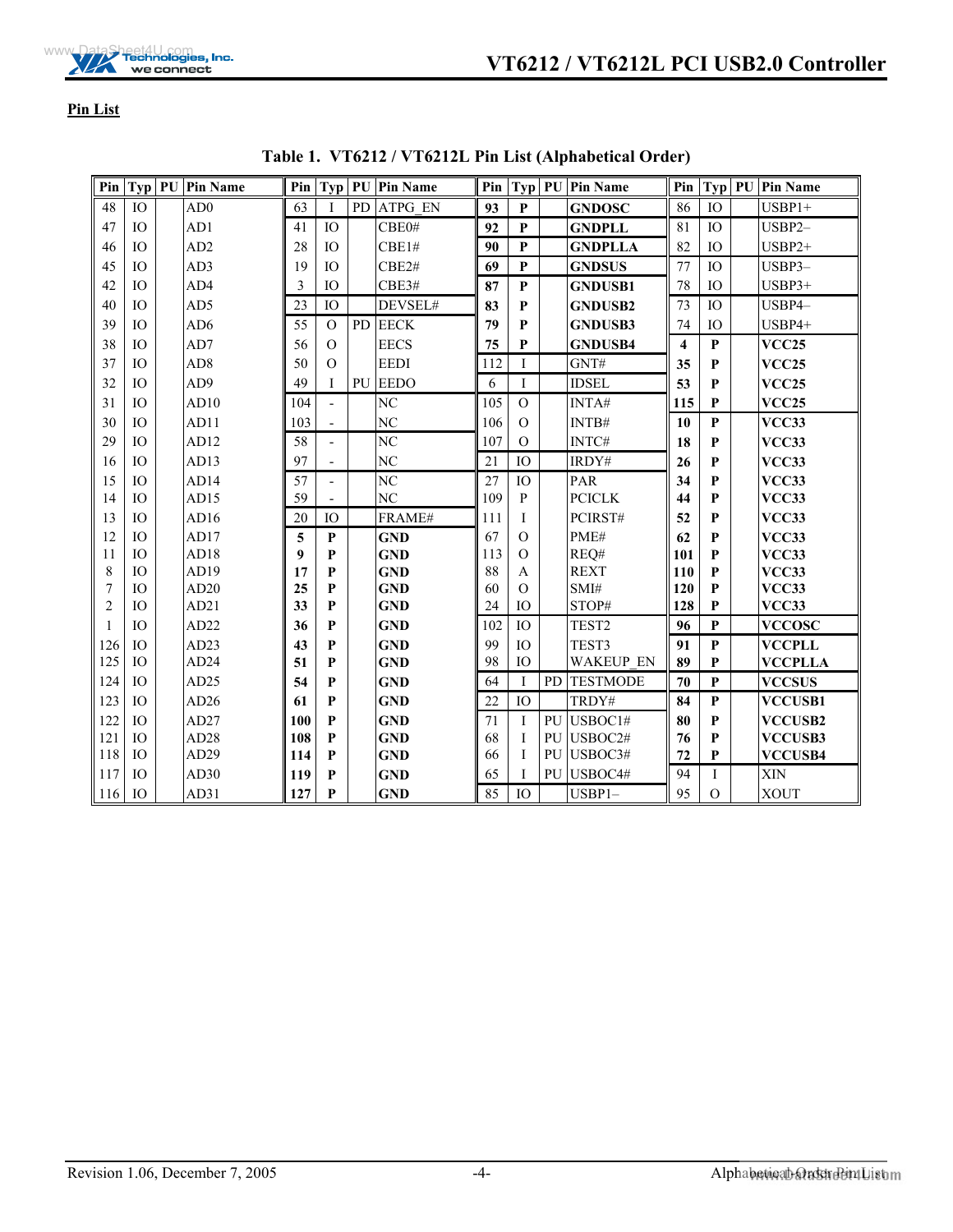

5

#### <span id="page-10-0"></span>**Pin Descriptions**

F

#### <span id="page-10-1"></span>**Table 2. VT6212 / VT6212L Pin Descriptions**

| <b>PCI</b> Interface |                   |                 |              |                                                                                                                                                                                                                                                                                              |  |  |  |
|----------------------|-------------------|-----------------|--------------|----------------------------------------------------------------------------------------------------------------------------------------------------------------------------------------------------------------------------------------------------------------------------------------------|--|--|--|
| <b>Signal Name</b>   | Pin#              | I/O             | Power        | <b>Signal Description</b>                                                                                                                                                                                                                                                                    |  |  |  |
| AD[31:0]             | (see pin<br>list) | IO              | <b>VCC33</b> | Address and Data. Addresses are passed during the first clock cycle. Data is<br>passed in subsequent cycles.                                                                                                                                                                                 |  |  |  |
| $CBE[3:0]$ #         | 3, 19,<br>28, 41  | IO              | VCC33        | Command / Byte Enables. The command for the current cycle is driven with<br>FRAME# assertion. Byte enables corresponding to supplied or requested data are<br>then driven on following clocks.                                                                                               |  |  |  |
| <b>PAR</b>           | 27                | IO              | VCC33        | <b>Parity.</b> A single parity bit is provided over AD[31:0] and CBE[3:0]# to check that<br>the data has been transferred accurately                                                                                                                                                         |  |  |  |
| <b>IDSEL</b>         | 6                 | I               | <b>VCC33</b> | Initialization Device Select. Used as a chip select during configuration read and<br>write cycles.                                                                                                                                                                                           |  |  |  |
| DEVSEL#              | 23                | IO              | <b>VCC33</b> | Device Select. As an output, this signal is asserted to claim PCI transactions<br>through positive or subtractive decoding. As an input, DEVSEL# indicates the<br>response to a VT6212-initiated transaction and is also sampled when decoding<br>whether to subtractively decode the cycle. |  |  |  |
| <b>FRAME#</b>        | 20                | IO <sub>1</sub> | <b>VCC33</b> | Cycle Frame. Assertion indicates the address phase of a PCI transfer. Negation<br>indicates that one more data transfer is desired by the cycle initiator.                                                                                                                                   |  |  |  |
| STOP#                | 24                | IO              | <b>VCC33</b> | PCI Stop. Asserted by the target (the VT6212 / VT6212L chip) to request the<br>master (PCI device) to stop the current transaction.                                                                                                                                                          |  |  |  |
| IRDY#                | 21                | IO              | VCC33        | Initiator Ready. Asserted when the initiator is ready for data transfer.                                                                                                                                                                                                                     |  |  |  |
| TRDY#                | 22                | IO              | VCC33        | Target Ready. Asserted when the target is ready for data transfer.                                                                                                                                                                                                                           |  |  |  |
| PCIRST#              | 111               | I               | VCC33        | PCI Reset. When detected low, an internal hardware reset is performed. PCIRST#<br>assertion or deassertion may be asynchronous to PCICLK, however, it is<br>recommended that deassertion be synchronous to guarantee a clean and bounce free<br>edge.                                        |  |  |  |
| <b>PCICLK</b>        | 109               | I               | VCC33        | PCI Clock. 33 MHz. Used to clock all PCI bus transactions.                                                                                                                                                                                                                                   |  |  |  |
| INTA#                | 105               | $\Omega$        | VCC33        | <b>PCI Interrupt A.</b> Asynchronous signal used to request an interrupt.                                                                                                                                                                                                                    |  |  |  |
| <b>INTB#</b>         | 106               | $\Omega$        | VCC33        | <b>PCI Interrupt B.</b> Asynchronous signal used to request an interrupt.                                                                                                                                                                                                                    |  |  |  |
| <b>INTC#</b>         | 107               | $\Omega$        | VCC33        | PCI Interrupt C. Asynchronous signal used to request an interrupt.                                                                                                                                                                                                                           |  |  |  |
| REQ#                 | 113               | $\Omega$        | <b>VCC33</b> | <b>PCI Bus Request.</b> Asserted by the VT6212 / VT6212L to request bus use.                                                                                                                                                                                                                 |  |  |  |
| GNT#                 | 112               | I               | <b>VCC33</b> | PCI Bus Grant. Asserted by the bus arbiter to grant permission to the VT6212 /<br>VT6212L for access to the PCI bus for bus master operations.                                                                                                                                               |  |  |  |

| <b>Serial EEPROM Interface</b>                                              |    |          |  |                                                              |  |  |  |
|-----------------------------------------------------------------------------|----|----------|--|--------------------------------------------------------------|--|--|--|
| I/O   Power   Signal Description<br><b>Signal Name</b><br>$\textbf{Pin} \#$ |    |          |  |                                                              |  |  |  |
| <b>EECS</b>                                                                 | 56 |          |  | <b>VCC33</b> EEPROM Chip Select. Connect to EEPROM EECS pin. |  |  |  |
| <b>EECK</b>                                                                 | 55 | $\circ$  |  | <b>VCC33</b> EEPROM Clock. Connect to EEPROM EECK pin.       |  |  |  |
| <b>EEDI</b>                                                                 | 50 | $\Omega$ |  | <b>VCC33</b> EEPROM Data In. Connect to EEPROM EEDI pin.     |  |  |  |
| <b>EEDO</b>                                                                 | 49 |          |  | VCC33   EEPROM Data Output. Connect to EEPROM EEDO pin.      |  |  |  |

| <b>Chipset South Bridge Interface</b> |                                                   |  |               |                                          |  |  |  |
|---------------------------------------|---------------------------------------------------|--|---------------|------------------------------------------|--|--|--|
| <b>Signal Name</b>                    | I/O<br>Pin#<br><b>Signal Description</b><br>Power |  |               |                                          |  |  |  |
| SMI#                                  | 60                                                |  | <b>VCC33</b>  | <b>System Management Interrupt.</b>      |  |  |  |
| PME#                                  | 67                                                |  | <b>VCCSUS</b> | <b>Power Management Event Interrupt.</b> |  |  |  |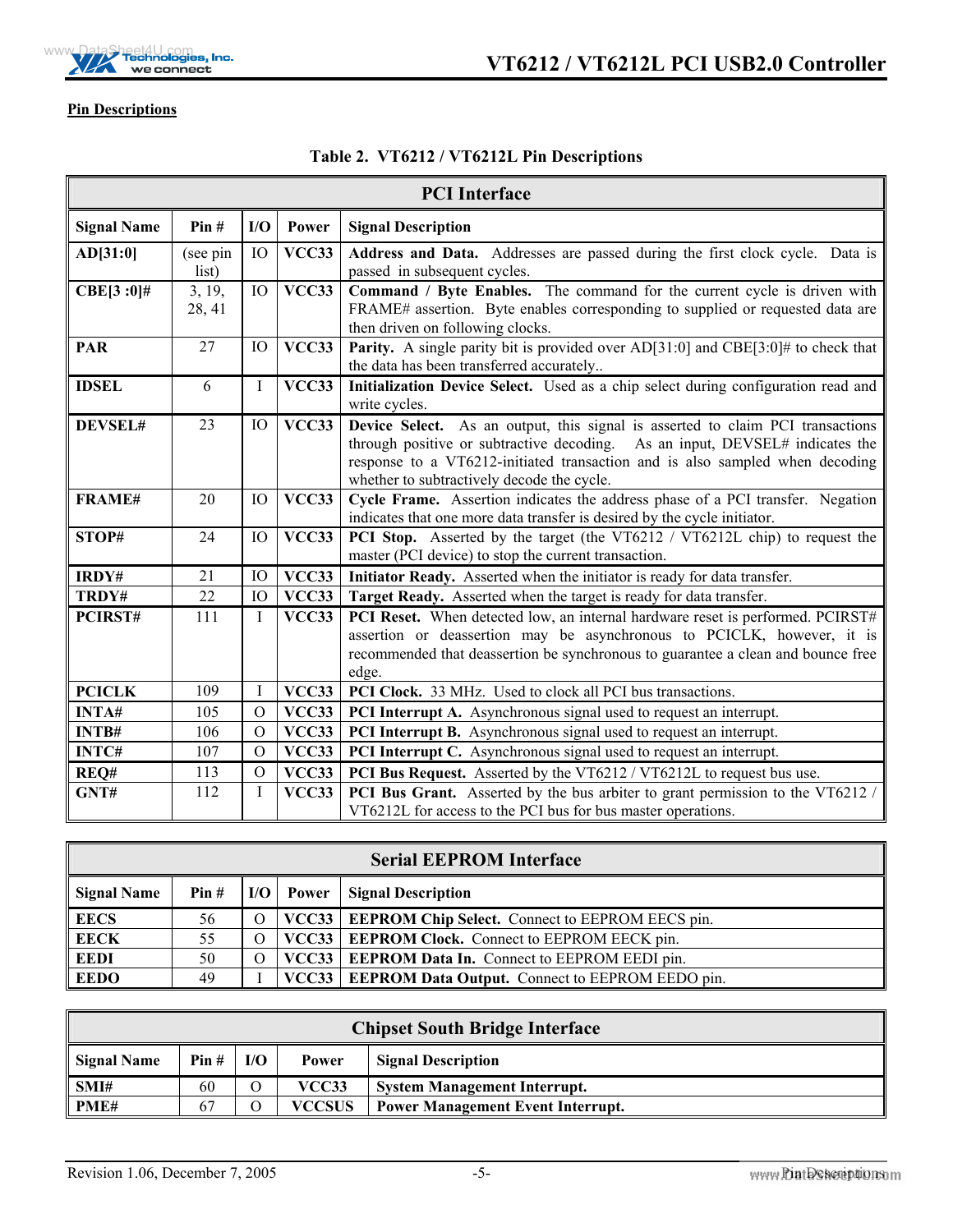

| <b>No Connection</b> |                    |                          |       |                           |  |  |  |  |  |
|----------------------|--------------------|--------------------------|-------|---------------------------|--|--|--|--|--|
| <b>Signal Name</b>   | Pin#               | I/O                      | Power | <b>Signal Description</b> |  |  |  |  |  |
| NC                   | 57-59, 97, 103-104 | $\overline{\phantom{0}}$ |       | No connection.            |  |  |  |  |  |

| <b>USB Ports</b>   |      |          |                |                                                                                    |  |  |
|--------------------|------|----------|----------------|------------------------------------------------------------------------------------|--|--|
| <b>Signal Name</b> | Pin# | I/O      | Power          | <b>Signal Description</b>                                                          |  |  |
| $USBP1+$           | 86   | IO       | <b>VCCUSB1</b> | <b>USB Port 1 Differential Data Plus.</b> Asserted high $(>2.8V)$ †                |  |  |
| USBP1-             | 85   | IO       | <b>VCCUSB1</b> | <b>USB Port 1 Differential Data Minus.</b> Asserted low $(< 0.3V$ ) $\dagger$      |  |  |
| $USBP2+$           | 82   | IO       | <b>VCCUSB2</b> | <b>USB Port 2 Differential Data Plus.</b> Asserted high ( $> 2.8V$ ) $\dagger$     |  |  |
| $USBP2-$           | 81   | IO       | <b>VCCUSB2</b> | <b>USB Port 2 Differential Data Minus.</b> Asserted low $(< 0.3V$ ) $\dagger$      |  |  |
| $USBP3+$           | 78   | IO       | <b>VCCUSB3</b> | <b>USB Port 3 Differential Data Plus.</b> Asserted high $(>2.8V)$ †                |  |  |
| $USBP3-$           | 77   | IO       | <b>VCCUSB3</b> | <b>USB Port 3 Differential Data Minus.</b> Asserted low $(< 0.3V$ ) $\dagger$      |  |  |
| $USBP4+$           | 74   | IO       | <b>VCCUSB4</b> | <b>USB Port 4 Differential Data Plus.</b> Asserted high $(>2.8V)$ †                |  |  |
| USBP4-             | 73   | IO       | <b>VCCUSB4</b> | <b>USB Port 4 Differential Data Minus.</b> Asserted low $(< 0.3V$ ) $\dagger$      |  |  |
| USBOC1#            | 71   | Ι        | <b>VCCSUS</b>  | USB Over-Current Input Port 1. When the supplied current exceeds 500 mA            |  |  |
|                    |      |          |                | on a USB port, USBOC# should be asserted. If this input is asserted low, the       |  |  |
|                    |      |          |                | host controller will disable USB port 1. The port will remain disabled as long     |  |  |
|                    |      |          |                | as the condition persists. See Design Guide and evaluation board schematics        |  |  |
|                    |      |          |                | for overcurrent detection scheme.                                                  |  |  |
| USBOC2#            | 68   | I        | <b>VCCSUS</b>  | USB Over-Current Input Port 2. Same as above but for port 2.                       |  |  |
| USBOC3#            | 66   | I        | <b>VCCSUS</b>  | USB Over-Current Input Port 3. Same as above but for port 2.                       |  |  |
| USBOC4#            | 65   | T        | <b>VCCSUS</b>  | USB Over-Current Input Port 4. Same as above but for port 2.                       |  |  |
| <b>XIN</b>         | 94   | I        | <b>VCCOSC</b>  | Crystal Input. May be connected to a 24 MHz parallel resonant fundamental          |  |  |
|                    |      |          |                | mode crystal (see Design Guide for specific connection details).                   |  |  |
| <b>XOUT</b>        | 95   | $\Omega$ | <b>VCCOSC</b>  | Must be connected to a 24 MHz parallel resonant<br>Crystal Output.                 |  |  |
|                    |      |          |                | fundamental mode crystal (see Design Guide for specific connection details).       |  |  |
| <b>REXT</b>        | 88   | A        | <b>VCCPLL</b>  | <b>External Resistor.</b> Typical $6.12k\Omega$ 1% pull down to analog ground (see |  |  |
|                    |      |          |                | Design Guide for specific connection details).                                     |  |  |

† Data encoding is NRZI (Non Return to Zero Inverted) so at times the reverse may be true (i.e., the plus pin may be asserted low and the minus pin asserted high.)

| <b>Test Pins and Reserved Pins</b> |      |     |              |                                                                                                            |  |  |  |
|------------------------------------|------|-----|--------------|------------------------------------------------------------------------------------------------------------|--|--|--|
| <b>Signal Name</b>                 | Pin# | I/O | Power        | <b>Signal Description</b>                                                                                  |  |  |  |
| <b>ATPG EN</b>                     | 63   |     | <b>VCC25</b> | <b>Automatic Test Program Generator Enable.</b> Do not connect for normal<br>operation. Internal pulldown. |  |  |  |
| <b>TESTMODE</b>                    | 64   |     | <b>VCC25</b> | Test Mode Enable. Do not connect for normal operation. Internal pulldown.                                  |  |  |  |
| <b>TEST2</b>                       | 102  | IO  | <b>VCC25</b> | Test Signal 2. Leave unconnected for normal operation.                                                     |  |  |  |
| <b>TEST3</b>                       | 99   | IO  | <b>VCC25</b> | Test Signal 3. Pull down 4.7K-ohm for normal operation.                                                    |  |  |  |
| <b>WAKEUP EN</b>                   | 98   | Ю   | <b>VCC25</b> | <b>WAKEUP EN.</b> Enable wakeup function                                                                   |  |  |  |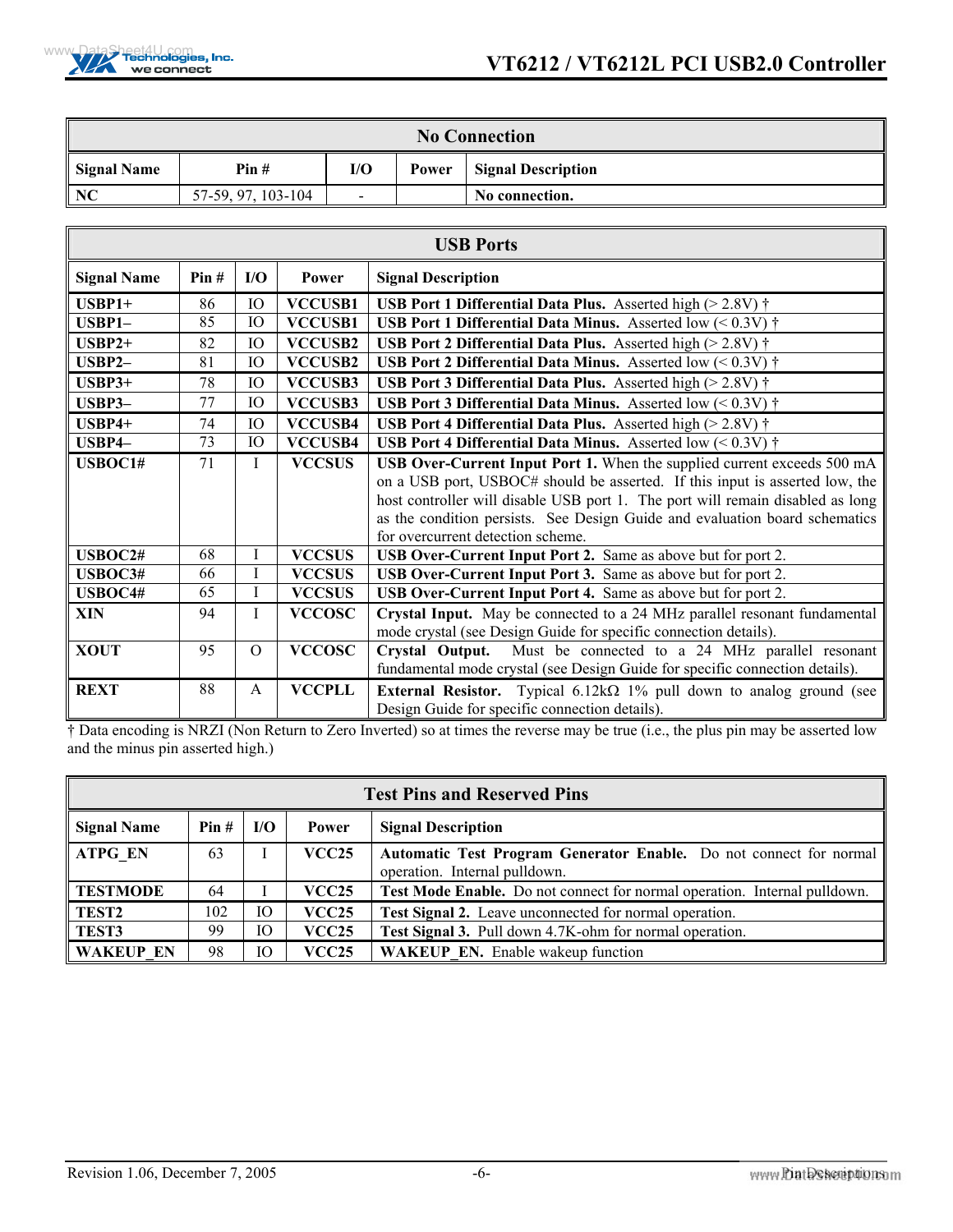| <b>Power and Ground</b> |                                                                     |                  |                                                                                                                                                                                                             |  |  |  |  |
|-------------------------|---------------------------------------------------------------------|------------------|-------------------------------------------------------------------------------------------------------------------------------------------------------------------------------------------------------------|--|--|--|--|
| <b>Signal Name</b>      | Pin#                                                                | Power            | <b>Signal Description</b>                                                                                                                                                                                   |  |  |  |  |
| VCC33                   | 10, 18, 26, 34, 44, 52,<br>62, 101, 110, 120,<br>128                | Digital I/O      | Digital I/O Power. $3.3V \pm 100$ mV                                                                                                                                                                        |  |  |  |  |
| <b>VCC25</b>            | 4, 35, 53, 115                                                      | <b>Internal</b>  | <b>Internal Logic Power.</b> $2.5V \pm 5\%$                                                                                                                                                                 |  |  |  |  |
| <b>GND</b>              | 5, 9, 17, 25, 33, 36,<br>43, 51, 54, 61, 100,<br>108, 114, 119, 127 | <b>Ground</b>    | Ground. Connect to primary PCB ground plane.                                                                                                                                                                |  |  |  |  |
| <b>VCCSUS</b>           | 70                                                                  | <b>Suspend</b>   | <b>Suspend I/O Power.</b> Connect to system $3.3V \pm 5\%$ suspend power<br>for support of wakeup on USB incoming port activity.                                                                            |  |  |  |  |
| <b>GNDSUS</b>           | 69                                                                  | <b>Suspend</b>   | Suspend I/O Ground. Connect to analog ground plane (connected<br>to primary PCB ground plane through ferrite beads for isolation<br>from digital switching noise). See Design Guide for details.            |  |  |  |  |
| $VCCUSB[4-1]$           | 72, 76, 80, 84                                                      | <b>USB Ports</b> | <b>USB Port Power.</b> Connect to system $3.3V \pm 5\%$ suspend power for<br>support of wakeup on USB incoming port activity.                                                                               |  |  |  |  |
| GNDUSB[4-1]             | 75, 79, 83, 87                                                      | <b>USB Ports</b> | USB Port 1-4 Analog Ground. Connect to analog ground plane<br>(connected to primary PCB ground plane through ferrite beads for<br>isolation from digital switching noise). See Design Guide for<br>details. |  |  |  |  |
| <b>VCCPLL</b>           | 91                                                                  | <b>PLL</b>       | PLL Digital Power. Connect to quiet $2.5V \pm 5\%$ power source.                                                                                                                                            |  |  |  |  |
| <b>GNDPLL</b>           | 92                                                                  | <b>PLL</b>       | PLL Digital Ground. Connect to analog ground plane (connected<br>to primary PCB ground plane through ferrite beads for isolation<br>from digital switching noise). See Design Guide for details.            |  |  |  |  |
| <b>VCCPLLA</b>          | 89                                                                  | <b>PLL</b>       | PLL Analog Power. Connect to quiet $2.5V \pm 5\%$ power source.                                                                                                                                             |  |  |  |  |
| <b>GNDPLLA</b>          | 90                                                                  | <b>PLL</b>       | PLL Analog Ground. Connect to analog ground plane (connected<br>to primary PCB ground plane through ferrite beads for isolation<br>from digital switching noise). See Design Guide for details.             |  |  |  |  |
| <b>VCCOSC</b>           | 96                                                                  | <b>OSC</b>       | <b>Oscillator Power.</b> Connect to quiet $2.5V \pm 5\%$ power source.                                                                                                                                      |  |  |  |  |
| <b>GNDOSC</b>           | 93                                                                  | <b>OSC</b>       | Oscillator Analog Ground. Connect to analog ground plane<br>(connected to primary PCB ground plane through ferrite beads for<br>isolation from digital switching noise). See Design Guide for<br>details.   |  |  |  |  |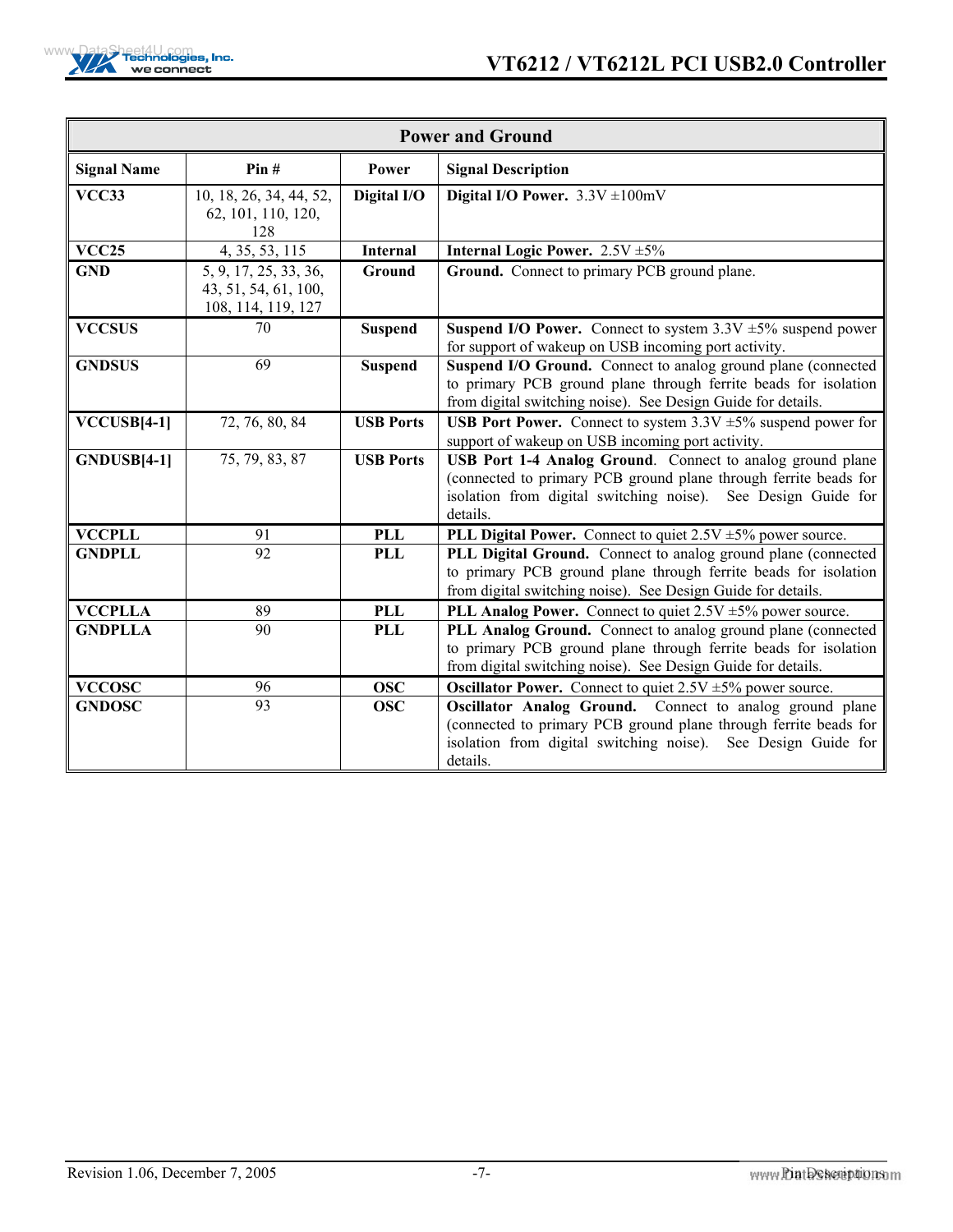

## <span id="page-13-0"></span>**REGISTERS**

#### <span id="page-13-1"></span>**Register Overview**

Register settings are located in different sections of this document corresponding to "functions". Each section is indicated by the function number and is dedicated to a specific controller function. These are summarized as follows:

- Function 0: Universal Host Controller Interface #1 (UHCI)
- Function 1: Universal Host Controller Interface #2 (UHCI)
- Function 2: Enhanced Host Controller Interface (EHCI)

The tables in this section describe the register settings for the UHCI Host Controllers and the EHCI Host Controller. The registers are listed according to their offset values. The tables show the Access Type (Read/Only, Read/Write, and Read/Write/Clear) and power-on default values ("Default). All offset values are shown in hexadecimal unless otherwise indicated. Default values for each register are also indicated in hexadecimal notation.

Note: Registers indicated as RW may have some read-only bits that always read back a fixed value (usually 0 if unused); registers assigned as RWC or WC may have some read-only or read-write bits (see individual register descriptions for details).

#### <span id="page-13-2"></span>**Register Summary Tables**

#### <span id="page-13-3"></span>**Function 0-1 UHCI Universal Host Controller Interface**

#### <span id="page-13-4"></span>**Function 0-1 UHCI PCI Configuration Header**

|                | Offset UHCI PCI Configuration Header  | <b>Default</b> | Acc                    |
|----------------|---------------------------------------|----------------|------------------------|
| $1 - 0$        | Vendor ID                             | 1106           | <b>RO</b>              |
| $3 - 2$        | Device ID                             | 3038           | <b>RO</b>              |
| $5-4$          | Command                               | 0000           | RW                     |
| $7-6$          | <b>Status</b>                         | 0210           | WC                     |
| 8              | <b>Revision ID</b>                    | 60             | <b>RO</b>              |
| $B-9$          | Class Code                            | $0C$ 03 $00$   | <b>RO</b>              |
| $\mathcal{C}$  | Cache Line Size                       | 0 <sup>0</sup> | <b>RW</b>              |
| D              | Latency Timer                         | 16             | $\mathbf{R}\mathbf{W}$ |
| E              | Header Type                           | 00             | <b>RO</b>              |
| F              | <b>BIST</b>                           | 0 <sub>0</sub> | RW                     |
| $10 - 13$      | -reserved-                            | 0 <sub>0</sub> |                        |
| $17 - 14$      | CIS Base Addr (Cardbus Mode Only)     | 0000 0000      | RW                     |
| $18-1F$        | -reserved-                            | 0 <sub>0</sub> |                        |
|                | 23-20 UHCI-Compliant I/O Base Address | 0000 0001      | RW                     |
| 24-27          | -reserved-                            | 0 <sub>0</sub> |                        |
| 2B-28          | Cardbus CIS Pointer                   | 0000 0053      | <b>RO</b>              |
| $2F-2C$        | Subsystem ID / Subsystem Vendor ID    | 3038 1106      | <b>RO</b>              |
| $30 - 33$      | -reserved-                            | 00             |                        |
| 34             | <b>Power Management Capability</b>    | 80             | <b>RW</b>              |
| $35-3B$        | -reserved-                            | 0 <sub>0</sub> |                        |
| 3 <sup>C</sup> | Interrupt Line                        | 0 <sub>0</sub> | <b>RW</b>              |
| 3D             | Interrupt Pin PCI:                    | 01, 02         | RW                     |
|                | Cardbus:                              | 01             |                        |
|                | 3E-3F - reserved-                     | 00             |                        |

#### <span id="page-13-5"></span>**Function 0-1 UHCI Device Specific Registers**

|         | <b>Offset UHCI Device Specific Registers</b> | <b>Default</b> | Acc       |
|---------|----------------------------------------------|----------------|-----------|
| 40      | Miscellaneous Control 1                      | 40             | RW        |
| 41      | Miscellaneous Control 2                      | 10             | <b>RW</b> |
| 42      | Miscellaneous Control 3                      | 03             | <b>RW</b> |
| 43      | -reserved-                                   | 00             |           |
| 44-47   | Reserved (Do Not Program)                    |                |           |
| 48      | Miscellaneous Control 5                      | 00             | <b>RW</b> |
| 49      | Miscellaneous Control 6                      | 0B             | <b>RW</b> |
| 4A      | -reserved-                                   | 00             |           |
| 4B      | Miscellaneous Control 8                      | 00             | RW        |
| $4C-5F$ | -reserved-                                   | 00             |           |
| 60      | Serial Bus Release Number                    | 10             | <b>RW</b> |
| 61-7F   | -reserved-                                   | 00             |           |
| 83-80   | Rx49[0]=0: 7E0A 0001<br>Power Management     |                | <b>RO</b> |
|         | Capabilities<br>Rx49[0]=1: FFC2 0001         |                |           |
| 84      | Power Management Capability Status           | 00, 03         | <b>RW</b> |
| 85-BF   | -reserved-                                   | 00             |           |
|         | C1-C0 Legacy Support                         | 2000           | <b>RW</b> |
|         | C <sub>2</sub> -FF  -reserved-               | 00             |           |

#### <span id="page-13-6"></span>**Function 0-1 USB UHCI I/O Registers**

|         | Offset UHCI I/O Registers     | <b>Default</b> | Acc |
|---------|-------------------------------|----------------|-----|
| $1 - 0$ | <b>USB Command</b>            |                |     |
| $3 - 2$ | <b>USB</b> Status             |                |     |
| $5-4$   | <b>USB</b> Interrupt Enable   |                |     |
| $7 - 6$ | Frame Number                  |                |     |
| $B-8$   | Frame List Base Address       |                |     |
| C       | <b>Start of Frame Modify</b>  |                |     |
| $D-F$   | -reserved-                    |                |     |
|         | 11-10 Port 1 Status / Control |                |     |
|         | 13-12 Port 2 Status / Control |                |     |
|         | 14-FF  -reserved-             |                |     |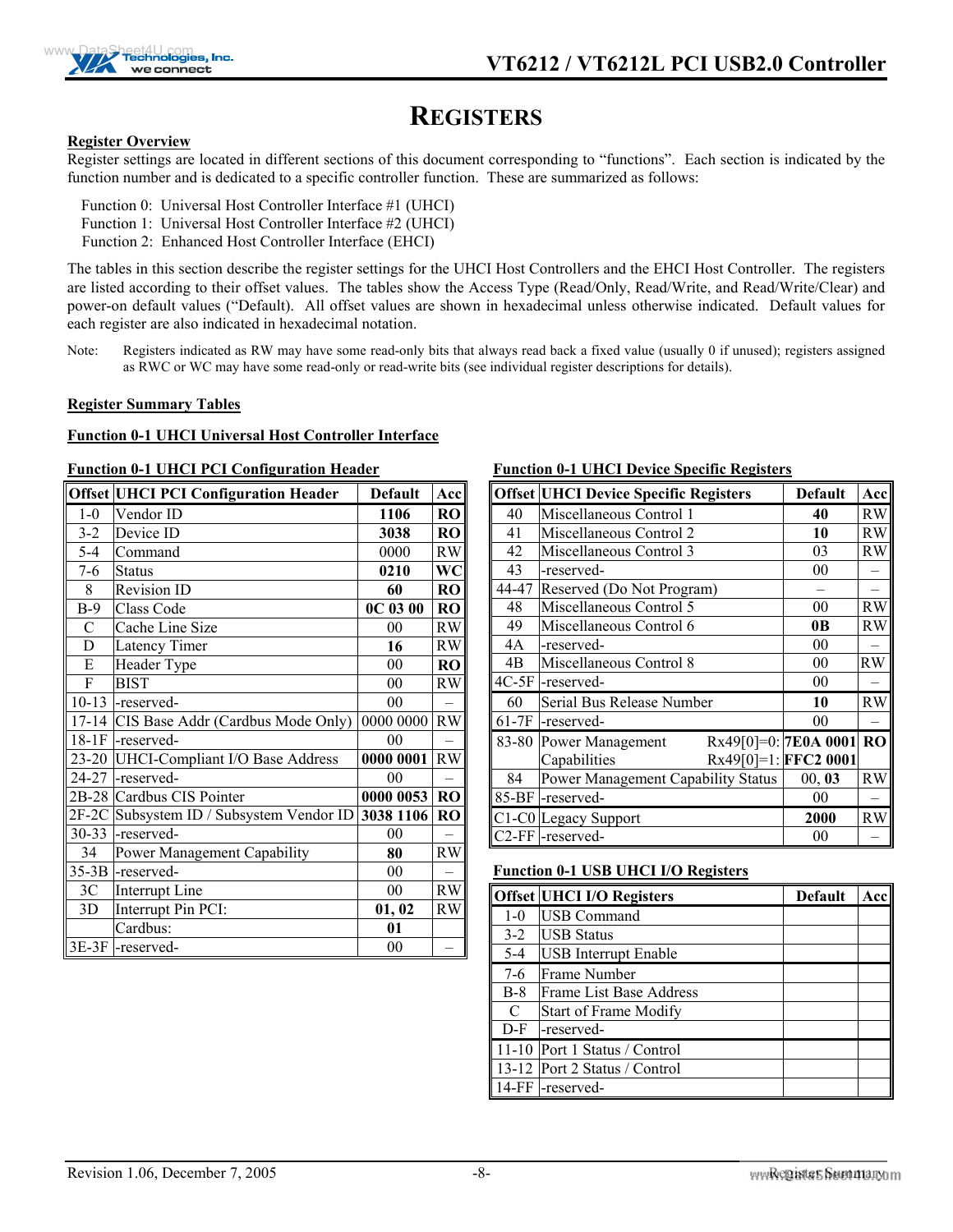#### <span id="page-14-0"></span>**Function 2 EHCI Enhanced Host Controller Interface**

#### <span id="page-14-1"></span>**Function 2 EHCI PCI Configuration Header**

|                | <b>Offset EHCI PCI Configuration Header</b> | <b>Default</b>  | Acc       |
|----------------|---------------------------------------------|-----------------|-----------|
| $1 - 0$        | Vendor ID                                   | 1106            | <b>RO</b> |
| $3 - 2$        | Device ID                                   | 3104            | RO        |
| $5 - 4$        | Command                                     | 0000            | <b>RW</b> |
| $7-6$          | <b>Status</b>                               | 0210            | RW        |
| 8              | Revision ID                                 | 60              | <b>RO</b> |
| $B-9$          | Class Code                                  | $0C$ 03 20      | <b>RO</b> |
| C              | Cache Line Size                             | 00              | <b>RW</b> |
| D              | Latency Timer                               | 16              | RW        |
| E              | Header Type                                 | 0 <sub>0</sub>  | <b>RO</b> |
| F              | <b>BIST</b>                                 | 0 <sub>0</sub>  | <b>RO</b> |
|                | 13-10 Memory Mapped IO Base Address         | 0000 0000       | RW        |
| $17 - 14$      | CIS Base Addr (Cardbus Mode Only)           | 0000 0000       | <b>RW</b> |
| $18-2A$        | -reserved-                                  | 00              |           |
| $2B-28$        | Cardbus CIS Pointer                         | 0000 00AA RO    |           |
| $2F-2C$        | Sub-system and Sub-sys Vendor ID            | 3104 1106       | <b>RO</b> |
| $30 - 33$      | -reserved-                                  | 0 <sub>0</sub>  |           |
| 34             | Power Management Capability                 | 80              | <b>RW</b> |
| $35-3B$        | -reserved-                                  | 00              |           |
| 3 <sup>C</sup> | Interrupt Line                              | 0 <sub>0</sub>  | <b>RO</b> |
| 3D             | Interrupt Pin                               | 03              | RO        |
|                | 3E-3F  -reserved-                           | 00 <sub>h</sub> |           |

#### <span id="page-14-2"></span>**Function 2 EHCI Device Specific Registers**

|           | <b>Offset EHCI Device Specific Registers</b> | <b>Default</b> | Acc       |
|-----------|----------------------------------------------|----------------|-----------|
| 40        | Miscellaneous Control 1                      | 00             | RW        |
| 41        | Miscellaneous Control 2                      | 0 <sub>0</sub> | RW        |
| 42        | Miscellaneous Control 3                      | 0 <sub>0</sub> | <b>RW</b> |
| 43        | -reserved-                                   | 00             |           |
| 44-47     | Reserved (Do Not Program)                    |                |           |
| 48        | Miscellaneous Control 4                      | A <sub>0</sub> | RW        |
| 49        | Miscellaneous Control 5                      | 20             | <b>RW</b> |
| 4A        | MAC Inter-transaction Delay                  | 00             | <b>RO</b> |
|           | Parameter                                    |                |           |
| 4B        | MAC Turn-around Time Parameter               | 09             | <b>RW</b> |
| 50        | Reserved (Do Not Program)                    |                |           |
| 51        | <b>USB 2.0 Timeout RX Parameter</b>          | 5A             | <b>RW</b> |
|           | 52-59 Reserved (Do Not Program)              |                |           |
|           | 5B-5A Hi-Speed Port Pad Termination          | 4444           | <b>RW</b> |
|           | <b>Resistor Fine Tune</b>                    |                |           |
| 5C        | Reserved (Do Not Program)                    |                |           |
| $5D-5F$   | -reserved-                                   | 0 <sub>0</sub> |           |
| 60        | Serial Bus Release Number                    |                | <b>RO</b> |
| 61        | Frame Length Adjust                          |                | <b>RW</b> |
| $63 - 62$ | Port Wake Capability                         |                | <b>RW</b> |
|           | $64-67$ -reserved-                           | 0 <sub>0</sub> |           |
|           | 6B-68 USB Legacy Support Extd Capability     | 0000 0001      | RW        |
| $6F-6C$   | USB Legacy Support Control / Status          | 0000 0000      | RW        |
| 71-70     | <b>SRAM Direct Access Address</b>            | 0000           | <b>RW</b> |
| 72        | -reserved-                                   | 00             |           |
| 73        | <b>SRAM Direct Access Control</b>            | 0 <sub>0</sub> | <b>RW</b> |
| 77-74     | <b>SRAM Direct Access Data</b>               | 0000 0000      | <b>RW</b> |
|           | 78-7F - reserved-                            | 0 <sub>0</sub> |           |
| 83-80     | Rx49[1]=0: 7E0A 0001 RO<br>Power Management  |                |           |
|           | Rx49[1]=1: FFC2 0001<br>Capabilities         |                |           |
| 84        | Power Management Capability Status           |                | <b>RW</b> |
| $85$ -FF  | -reserved-                                   | 0 <sub>0</sub> |           |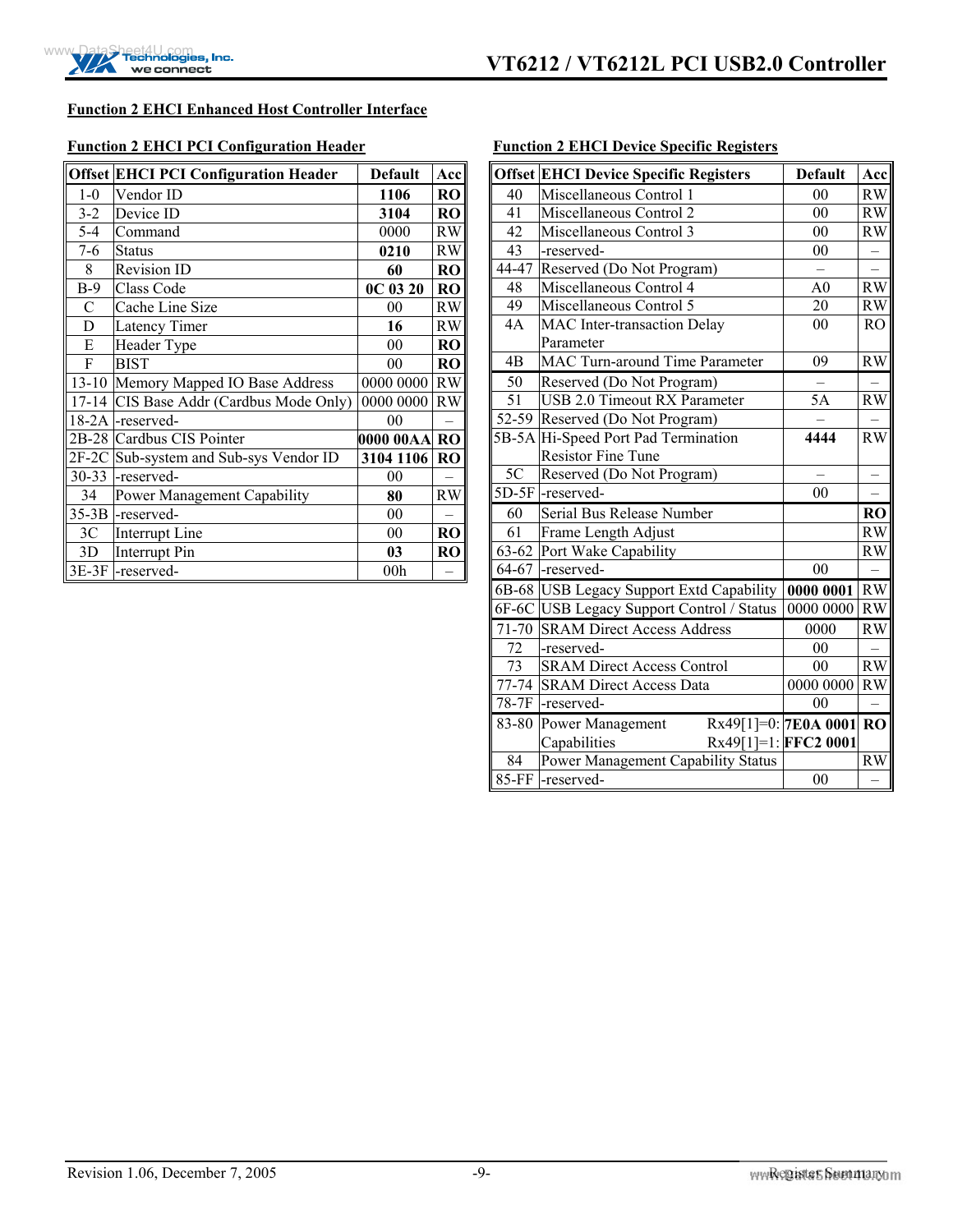#### <span id="page-15-0"></span>**Function 2 USB EHCI Memory-Mapped I/O Registers**

#### <span id="page-15-1"></span>**EHCI Memory Mapped I/O Capability Registers**

| <b>Offset</b> | <b>EHCI Capability Registers</b> | <b>Default</b> | Acc       |
|---------------|----------------------------------|----------------|-----------|
| 0             | Capability Register Length       | 10             | RW        |
|               | -reserved-                       | 00             |           |
| $3 - 2$       | Interface Version Number         | 0100           | <b>RW</b> |
| $7-4$         | <b>Structure Parameters</b>      | 0000 2204      | RW        |
| $B-8$         | Capability Parameters            | 0000 6872 RW   |           |
| C-F           | -reserved-                       |                |           |

#### <span id="page-15-2"></span>**EHCI Memory Mapped I/O Operational Registers**

| <b>Offset</b> | <b>EHCI Operational Registers</b><br>Default |  | Acc |
|---------------|----------------------------------------------|--|-----|
| $13 - 10$     | <b>USB Command</b>                           |  |     |
| 17-14         | <b>USB Status</b>                            |  |     |
| $1B-18$       | <b>USB</b> Interrupt Enable                  |  |     |
| $1F-1C$       | <b>USB</b> Frame Index                       |  |     |
| $23 - 20$     | 4G Segment Selector                          |  |     |
| $27 - 24$     | Frame List Base Address                      |  |     |
| $2B-28$       | Next Asynchronous List Address               |  |     |
| $2C-4F$       | Reserved                                     |  |     |
| $53 - 50$     | Configured Flag                              |  |     |
| 57-54         | Port 1 Status / Control                      |  |     |
| 5B-58         | Port 2 Status / Control                      |  |     |
| 5F-5C         | Port 3 Status / Control                      |  |     |
| $63 - 60$     | Port 4 Status / Control                      |  |     |
| 64-FF         | -reserved-                                   |  |     |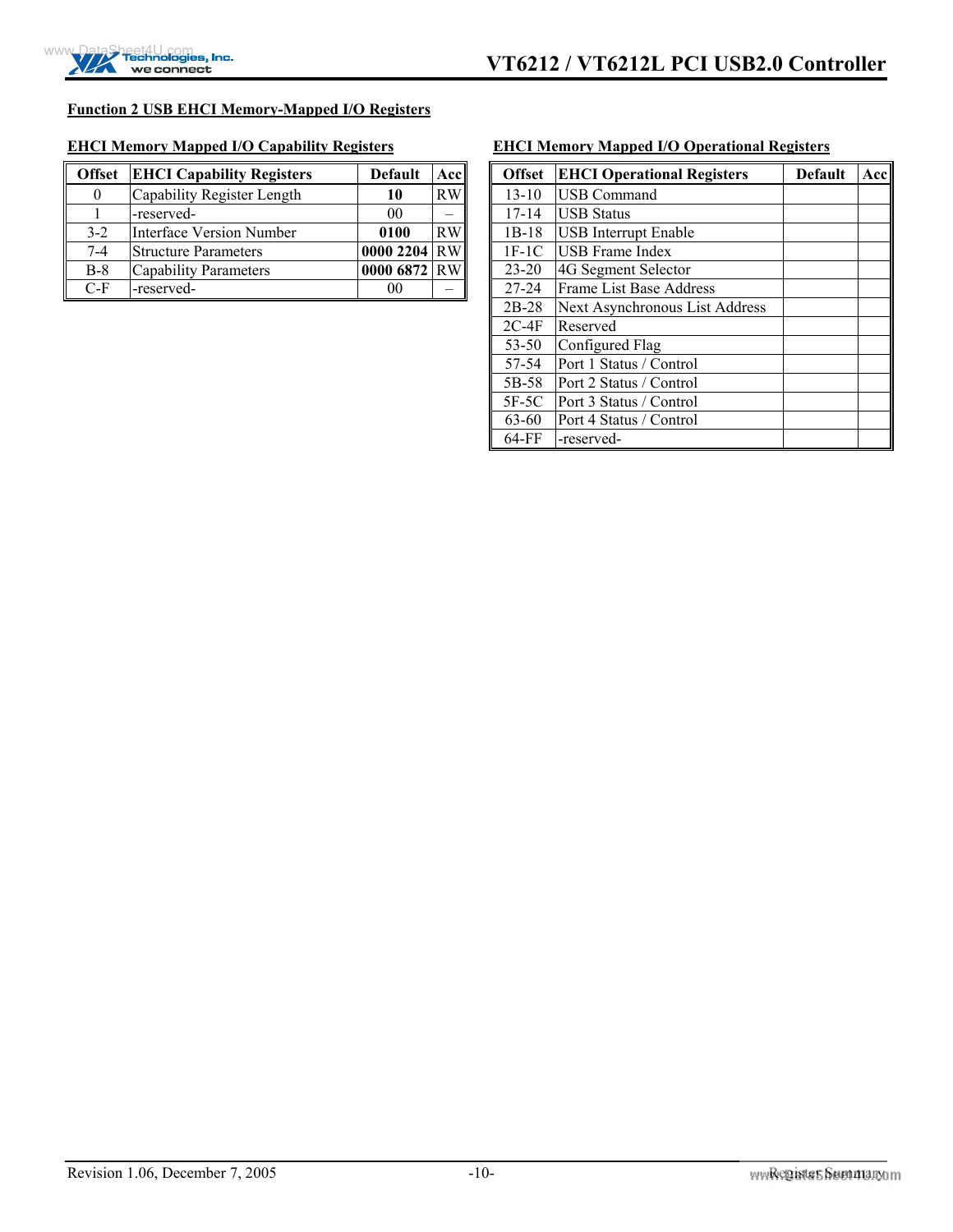

### **Echnologies, Inc.** VT6212 / VT6212L PCI USB2.0 Controller

**Offset 7-6 – Status Register** (0210h)**................................ RW**

#### <span id="page-16-0"></span>**Register Descriptions**

#### <span id="page-16-1"></span>**Function 0-1 UHCI Universal Host Controller Interface**

The VT6212 / VT6212L contains two USB host controllers, which are controlled by functions 0 and 1 respectively. Register definitions for both controllers are identical, except where noted. Function 0 and function 1 registers conform to the UHCI (Universal Host Controller Interface) Specification.

There are two sets of registers: PCI configuration space registers (located in functions 0 and 1) and USB I/O registers (located in system I/O space at offsets from the address stored in the Base Address Register).

#### <span id="page-16-2"></span>**Function 0-1 Configuration Space Header**

|                    |                 |                         |                                    | 15-0 Device ID reads 3038h to identify the VT6212 |
|--------------------|-----------------|-------------------------|------------------------------------|---------------------------------------------------|
|                    |                 |                         |                                    |                                                   |
| $15 - 8$           | <b>Reserved</b> |                         |                                    | $\ldots$ always reads 0                           |
| 7                  |                 | <b>Address Stepping</b> |                                    |                                                   |
|                    | 0               |                         |                                    |                                                   |
|                    | 1               | Enable                  |                                    |                                                   |
| 6-5 $\overline{a}$ | <b>Reserved</b> |                         |                                    |                                                   |
| 4                  |                 |                         | <b>Memory Write and Invalidate</b> |                                                   |
|                    | 0               |                         |                                    |                                                   |
|                    | 1               | Enable                  |                                    |                                                   |
| 3                  |                 |                         |                                    |                                                   |
| $\mathbf{2}$       |                 | <b>Bus Master</b>       |                                    |                                                   |
|                    | 0               |                         |                                    |                                                   |
|                    | 1               | Enable                  |                                    |                                                   |
| 1                  |                 | <b>Memory Space</b>     |                                    |                                                   |
|                    | 0               |                         |                                    |                                                   |
|                    | 1               | Enable                  |                                    |                                                   |
| 0                  |                 | I/O Space               |                                    |                                                   |
|                    | 0               |                         |                                    |                                                   |
|                    | 1               | Enable                  |                                    |                                                   |
|                    |                 |                         |                                    |                                                   |
|                    |                 |                         |                                    |                                                   |
|                    |                 |                         |                                    |                                                   |
|                    |                 |                         |                                    |                                                   |
|                    |                 |                         |                                    |                                                   |

| 15                      | Reserved                                                     |
|-------------------------|--------------------------------------------------------------|
| 14                      | Signaled System Erroralways reads 0                          |
| 13                      |                                                              |
|                         | Set by the VT6212 interface logic if it generates a          |
|                         | master abort while acting as a master default = $0$          |
| 12                      |                                                              |
|                         | Set by the VT6212 interface logic if it receives a           |
|                         | target abort while acting as a master  default = $0$         |
| 11                      | <b>Signaled Target Abort</b>                                 |
| $10-9$                  | <b>DEVSEL#Timing</b>                                         |
|                         | 00 Fast                                                      |
|                         | 01.                                                          |
|                         | $10$ Slow                                                    |
|                         | Reserved<br>11                                               |
| $8-5$                   |                                                              |
| $\overline{\mathbf{4}}$ | Power Management Interrupt  always reads 1                   |
| $3-0$                   |                                                              |
|                         |                                                              |
|                         |                                                              |
|                         |                                                              |
|                         |                                                              |
|                         | 23-0 Class Code fixed value indicates USB 1.1 Controller     |
|                         |                                                              |
|                         |                                                              |
|                         |                                                              |
|                         |                                                              |
|                         |                                                              |
|                         |                                                              |
|                         | Offset 17-14 - CIS Base Addr - Cardbus Mode Only  RW         |
|                         | 31-8 Correspond to AD [31:8] default = $0$                   |
|                         |                                                              |
|                         | Offset 23-20 - Base Address for UHCI 1.1 Compliant USB       |
|                         |                                                              |
|                         |                                                              |
|                         |                                                              |
|                         | 15-5 Port Base Address for USB IO Registers                  |
|                         |                                                              |
| $4-0$                   | Fixed                                                        |
|                         | Offset 2B-28 - Cardbus CIS Pointer  RO                       |
| $31 - 8$                | <b>Reserved</b>                                              |
| $7 - 3$                 |                                                              |
|                         |                                                              |
| $2-0$                   |                                                              |
|                         | <u> Offset 2F-2C – Subsystem ID / Subsystem Vendor ID RO</u> |
| $24-0$                  | Subsystem ID / Subsystem Vendor ID                           |
|                         |                                                              |
|                         |                                                              |
|                         | Offset 34 - Power Management Capability (80h)  RO            |
|                         |                                                              |

**Offset 3D - Interrupt Pin** (01h, 02h)................................. **RO**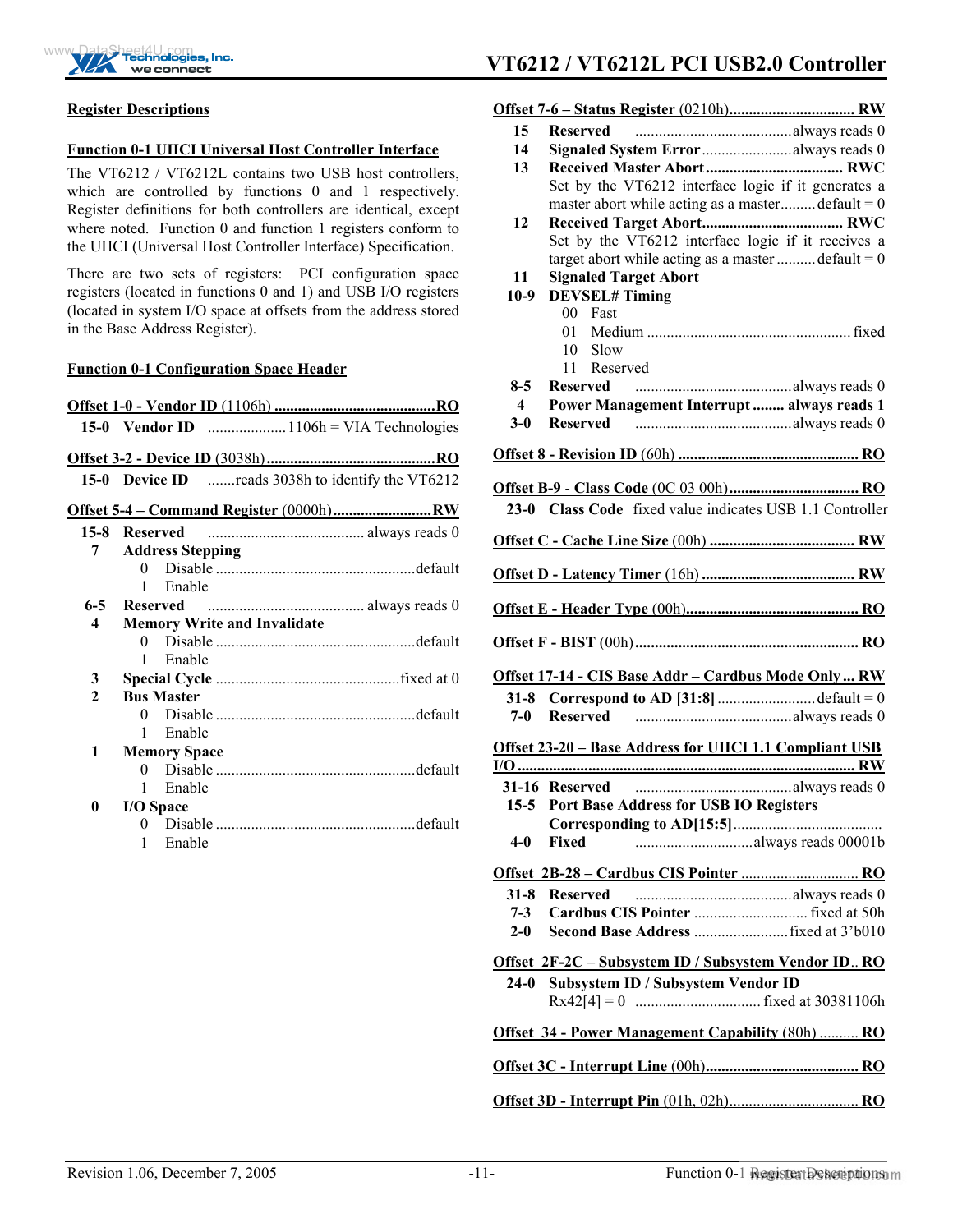

#### <span id="page-17-0"></span>**Function 0-1 Device Specific Registers**

|              | Offset 40 - Miscellaneous Control 1 (40h)RW                    |
|--------------|----------------------------------------------------------------|
| 7            | <b>PCI Memory Command Option</b>                               |
|              | Support "Memory Read Line", "Memory Read<br>0                  |
|              | Multiple", and "Memory Write<br>and                            |
|              | Invalidate" commandsdefault                                    |
|              | Support only "Memory Read" and "Memory<br>1<br>Write" commands |
| 6            | <b>Babble Option</b>                                           |
|              | Auto-disable babbled port on EOF<br>$\overline{0}$             |
|              | 1                                                              |
| 5            | <b>PCI Parity Check</b>                                        |
|              | 0                                                              |
|              | Enable<br>1                                                    |
| 4            | <b>Reserved (Do Not Program)</b> default = $0$                 |
| 3            | <b>USB Data Length Option</b>                                  |
|              | Support transmit data length up to 1280 def<br>0               |
|              | Support transmit data length up to 1023<br>1                   |
| $\mathbf{2}$ | Improve FIFO Latency for packets less than 64B                 |
|              | $\Omega$                                                       |
|              | Disable<br>1                                                   |
| 1            | <b>DMA Options</b>                                             |
|              | 8DW burst access with better FIFO latency def<br>$\theta$      |
|              | 16DW burst access (original performance<br>1                   |
|              | level)                                                         |
| $\bf{0}$     | <b>PCI Wait State</b>                                          |
|              | 0                                                              |
|              | One Wait State<br>1                                            |

#### **Offset 41 - Miscellaneous Control 2** (10h)**.......................RW**

- **7-5 Reserved (Do Not Program)** ................... default = 0
- **4 Hold PCI REQ\_ for successive access** 
	- 0 Disable
	- 1 Enable
- **3 Reserved (Do Not Program)** ................... default = 0
- **2 Trap Option** 
	- 0 Set trap 60/64 status bits without checking enable bits..............................................default
	- 1 Set trap 60/64 status bits only when trap 60/64 enable bits are set

#### **1 A20Gate Pass Through Option**

- 0 Pass through A20Gate command sequence .def 1 Do not pass through write I/O port 64
- **0 Reserved (Do Not Program)** ................... default = 0

## **ECONOGLES, Inc.** VT6212 / VT6212L PCI USB2.0 Controller

#### **Offset 42 - Miscellaneous Control 3** (03h) **...................... RW**

- **7-2 Reserved (Do Not Program)**....................default = 0
- **1-0 Release continuous REQ\_ after N PCICLKs (feature controlled by Function 0's register)** 00 Do not release
	- 01~11 Number X 32 PCICLKs

#### **Offset 48 - Miscellaneous Control 5** (00h) **...................... RW**

- **7-6 Reserved (Do Not Program)**....................default = 0
- **5 Enable enhanced PCI read command generation in reading descriptors** 0 Enable.......................................................... def
	- 1 Disable
- **4-0 Reserved (Do Not Program)**....................default = 0

|       | Offset 49 - Miscellaneous Control 6 (0Bh) RW        |  |
|-------|-----------------------------------------------------|--|
| $7-2$ | Reserved (Do Not Program)default = $0$              |  |
|       | <b>EHCI Supports PME# Assertion in D3cold State</b> |  |
|       | 0 Not support                                       |  |
|       |                                                     |  |
| 0     | <b>UHCI Supports PME# Assertion in D3cold State</b> |  |
|       | 0 No Support                                        |  |
|       |                                                     |  |

#### **Offset 4B - Miscellaneous Control 8** (00h)**...................... RW**

#### **7-1 Reserved** ..............................................default = 0  **0 Cardbus mode select** (strapped via EESK) 0 PCI mode

1 Cardbus mode

#### **Offset 60 - Serial Bus Release Number** (10h) .................. **RO**

#### **Offset 83-80 - Power Management Capabilities ............. RO**

 **24-0 Power Management Capabilities**  Rx49[0] = 0 ............................. fixed at 00 02 00 01h Rx49[0] = 1 ............................fixed at C9 C2 00 01h

#### **Offset 84 - Power Mgmt Capability Status** (00h or 03h) **RW**

#### **Offset C1-C0 - UHCI 1.1 Legacy Support** (2000h)**........ RW**

#### **Function 0-1 UHCI Compliant USB I/O Registers**

The USB I/O registers are compliant with the UHCI v1.1 standard. For more details of the register configurations, refer to the relevant documentation for the UHCI V1.1 standard.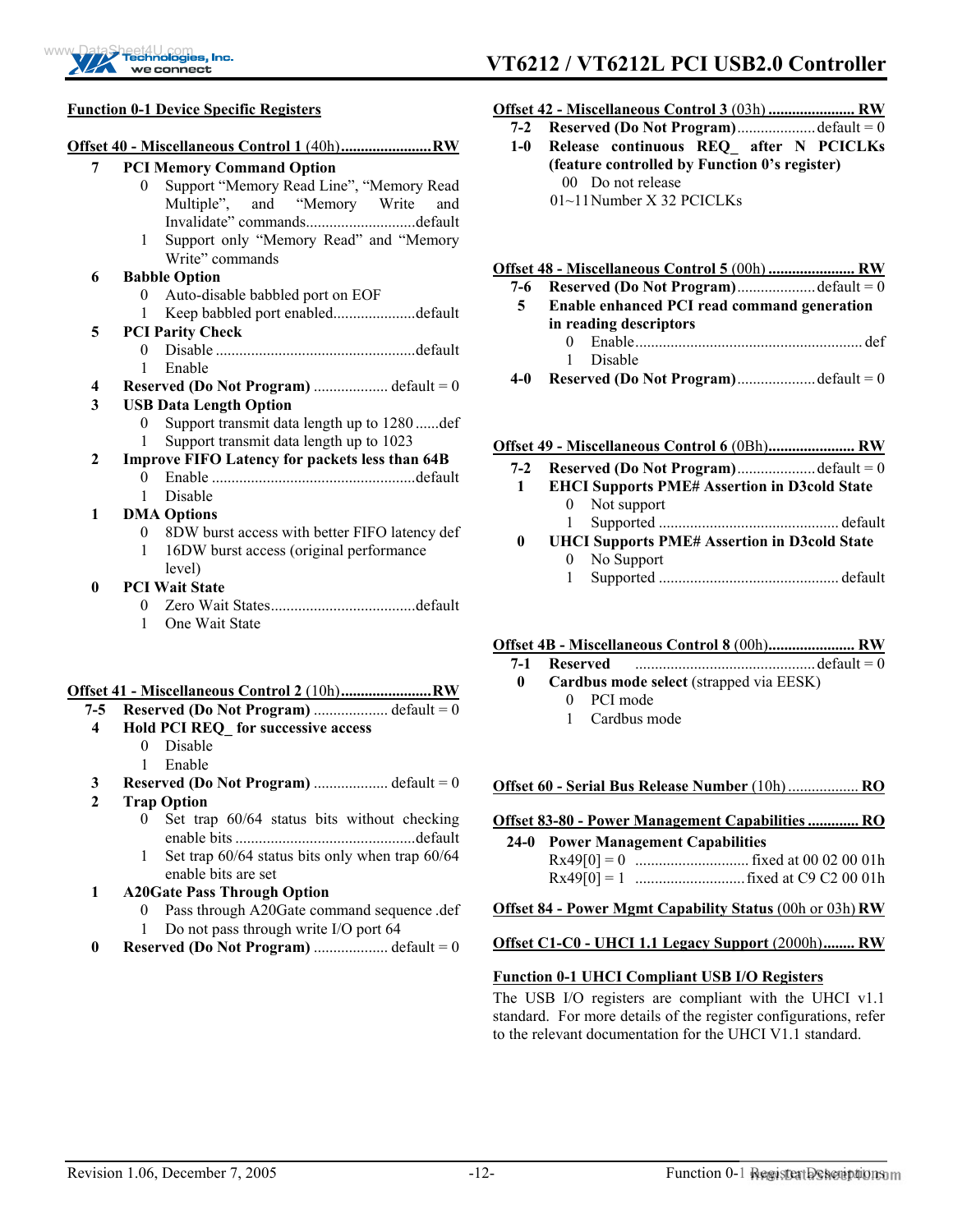

**I/O Offset 1-0 - USB Command**

**I/O Offset 3-2 - USB Status**

**I/O Offset 5-4 - USB Interrupt Enable**

**I/O Offset 7-6 - Frame Number**

**I/O Offset B-8 - Frame List Base Address**

**I/O Offset 0C - Start of Frame Modify**

**I/O Offset 11-10 - Port 1 Status / Control**

**I/O Offset 13-12 - Port 2 Status / Control**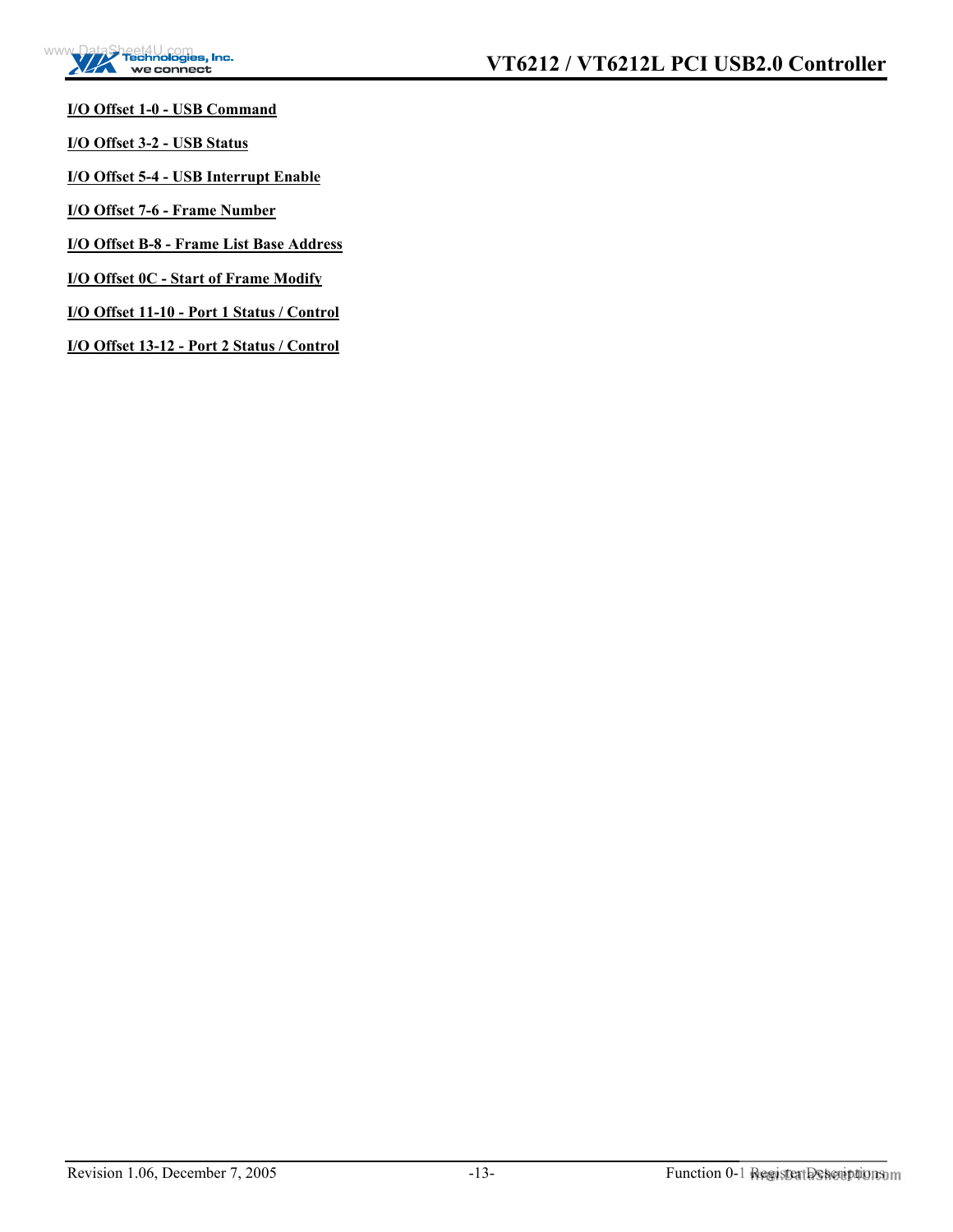

## **Echnologies, Inc.** VT6212 / VT6212L PCI USB2.0 Controller

#### <span id="page-19-0"></span>**Function 2 EHCI Enhanced Host Controller Interface**

In addition to the UHCI host controllers at functions 0 and 1, the VT6212 / VT6212L also contains another USB host controller, which conforms to the EHCI (Enhanced Host Controller Interface) Specification.

There are two sets of registers: PCI configuration space registers (located in function 2) and USB Memory Mapped I/O registers, (located in system memory at offsets from the address stored in the Base Address Register).

#### <span id="page-19-1"></span>**Function 2 Configuration Space Header**

| 7-0 Vendor ID $\ldots$ $1106h = VIA$ Technologies |
|---------------------------------------------------|
|                                                   |
| 7-0 Device ID $\ldots$ $3104h = EHCI$ controller  |
|                                                   |
|                                                   |

| 7        | <b>Address Stepping</b>            |  |
|----------|------------------------------------|--|
|          | $\Omega$                           |  |
|          | Enable<br>1                        |  |
| $6 - 5$  |                                    |  |
| 4        | <b>Memory Write and Invalidate</b> |  |
|          | 0.                                 |  |
|          | Enable                             |  |
| 3        |                                    |  |
| 2        | <b>Bus Master</b>                  |  |
|          |                                    |  |
|          | 1<br>Enable                        |  |
| 1        | <b>Memory Space</b>                |  |
|          | $\Omega$                           |  |
|          | Enable<br>1                        |  |
| $\bf{0}$ | <b>I/O</b> Space                   |  |
|          |                                    |  |
|          | Enable                             |  |
|          |                                    |  |

| 15               |                                                          |
|------------------|----------------------------------------------------------|
| 14               | <b>Signaled System Error</b> default = $0$               |
| 13               | Received Master Abortdefault = 0                         |
| 12               | Received Target Abortdefault = 0                         |
| 11               | Signaled Target Abort default = 0                        |
| $10-9$           | <b>DEVS EL# Timing</b>                                   |
|                  | 00-<br>Fast                                              |
|                  | 01.                                                      |
|                  | Slow<br>10                                               |
|                  | Reserved<br>11                                           |
| $8-5$            | <b>Reserved</b>                                          |
| $\boldsymbol{4}$ | Power Management Interrupt  always reads 1               |
| $3-0$            |                                                          |
|                  |                                                          |
|                  | Offset B-9 - Class Code (0C0320=EHCI Host Controller) RO |
| $23-0$           | Fixed value of class code indicates USB2.0 EHCI          |
|                  | <b>Host Controller</b>                                   |
|                  |                                                          |
|                  |                                                          |
|                  |                                                          |
|                  |                                                          |
|                  |                                                          |

#### **Offset 13-10 – EHCI 0.95 Memory Mapped I/O Base .. RW**

| $31 - 8$                                                 | I/O Base Address for EHCI 0.95 USB Memory            |  |  |
|----------------------------------------------------------|------------------------------------------------------|--|--|
|                                                          | <b>Mapped I/O Registers</b> default = $0$            |  |  |
|                                                          | (these bits correspond to $AD[31:8]$ )               |  |  |
| $7 - 3$                                                  |                                                      |  |  |
| $2 - 1$                                                  | <b>Fixed</b> fixed at 00h (32-bit addressing only)   |  |  |
| 0                                                        |                                                      |  |  |
|                                                          | Offset 17-14 - CIS Base Addr – Cardbus Mode Only  RW |  |  |
|                                                          | 31-8 Correspond to AD [31:8] default = 0             |  |  |
| 7-0                                                      |                                                      |  |  |
|                                                          | Offset 2B-28 - Cardbus CIS Pointer (AAh) RO          |  |  |
|                                                          |                                                      |  |  |
|                                                          |                                                      |  |  |
| $2-0$                                                    |                                                      |  |  |
| <u> Offset 34 – Power Management Capability (80h) RO</u> |                                                      |  |  |
|                                                          |                                                      |  |  |
|                                                          |                                                      |  |  |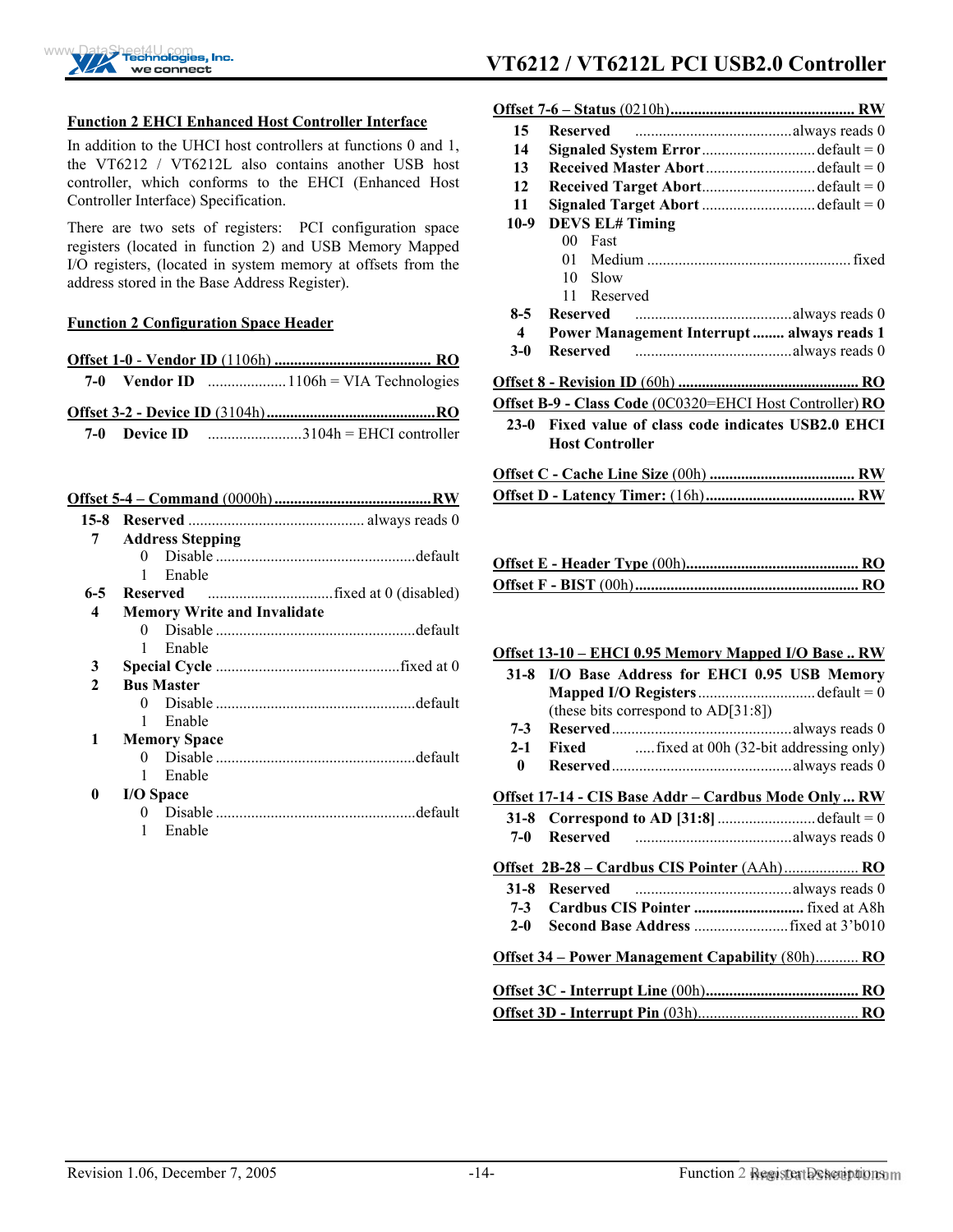

### **VT6212 / VT6212L PCI USB2.0 Controller** we connect

#### <span id="page-20-0"></span>**Function 2 Device-Specific Registers**

| 7                       | <b>PCI Memory Command Option</b>                              |
|-------------------------|---------------------------------------------------------------|
|                         | Support "Memory Read Line", "Memory Read<br>$\boldsymbol{0}$  |
|                         | Multiple", and "Memory Write and                              |
|                         | Invalidate" commandsdefault                                   |
|                         | Only supports "Memory Read" and "Memory<br>1                  |
|                         | Write" commands                                               |
| 6                       | <b>Babble Option</b>                                          |
|                         | Auto-disable babbled port when EOF  default<br>$\overline{0}$ |
|                         | Keep babbled port enabled<br>$\mathbf{1}$                     |
| 5                       | <b>PCI Parity Check</b>                                       |
|                         | 0                                                             |
|                         | Enable<br>$\mathbf{1}$                                        |
| $\overline{\mathbf{4}}$ |                                                               |
| $3 - 2$                 |                                                               |
| $\mathbf{1}$            | <b>DMA Options</b><br>0                                       |
|                         | 16DW burst access<br>1                                        |
| 0                       | <b>PCI Wait States</b>                                        |
|                         | $\mathbf{0}$                                                  |
|                         | One Wait State<br>1                                           |
|                         |                                                               |
|                         |                                                               |
| $7-5$                   |                                                               |
| 4                       | Hold PCI REQ for successive access                            |
|                         | 0 Disable                                                     |
|                         | Enable<br>$\mathbf{1}$                                        |
| $3-0$                   |                                                               |
|                         |                                                               |
|                         |                                                               |
| $7-5$                   |                                                               |
| $\overline{\mathbf{4}}$ | Sub-system and sub-system Vendor ID R/W<br>0.                 |
|                         | Enable<br>1                                                   |
| <b>3-0</b>              | <b>Reserved</b>                                               |
|                         |                                                               |
|                         | Offset 48 - Miscellaneous Control 4 (A0h)  RW                 |
| 7-6                     |                                                               |
| 5.                      | <b>Disable PCI burst access</b>                               |
|                         | 0                                                             |
|                         | 1<br>Burst disable                                            |

 **4-0 Reserved** ........................................ always reads 0

#### **Offset 49 - Miscellaneous Control 5** (20h) **...................... RW**

| 7   | Enable MAC (provides more delay between     |
|-----|---------------------------------------------|
|     | transactions)                               |
|     | 0                                           |
|     | Enable                                      |
| 6   | Enable MAC (provides timeout to device when |
|     | error is detected)                          |
|     | 0                                           |
|     | Enable                                      |
| 5   | <b>Clock Auto Stop</b>                      |
|     | Disable, no stop<br>$\bf{0}$                |
|     |                                             |
| 4-0 |                                             |

#### **Offset 4A - MAC inter-transaction delay parameter** (00h)**RO**

#### **Offset 4B - MAC turn around time parameter** (09h)**.... RW**

| 5.         | <b>EHCI</b> sleep time select              |  |
|------------|--------------------------------------------|--|
|            | $1\quad 10$ us                             |  |
| 4<br>$3-0$ | USB 2.0 MAC TX time parameter  default = 9 |  |

#### **Offset 51 - USB 2.0 Timeout RX Parameter** (5Ah) **....... RW**

#### **Offset 5B 5A - High-Speed Port Pad Termination Resistor**

| $3-0$ |                                                              |
|-------|--------------------------------------------------------------|
|       | Offset $60$ - Serial Bus Number $(20h = \text{USB } 2.0)$ RO |
|       | Offset 61- Frame Length Adjust (20h)  RW                     |
|       |                                                              |
|       | <b>Offset 83-80 - Power Management Capability RO</b>         |
|       |                                                              |

#### **Offset 84 - Power Mgmt Capability Status** (00h or 03h) **RW**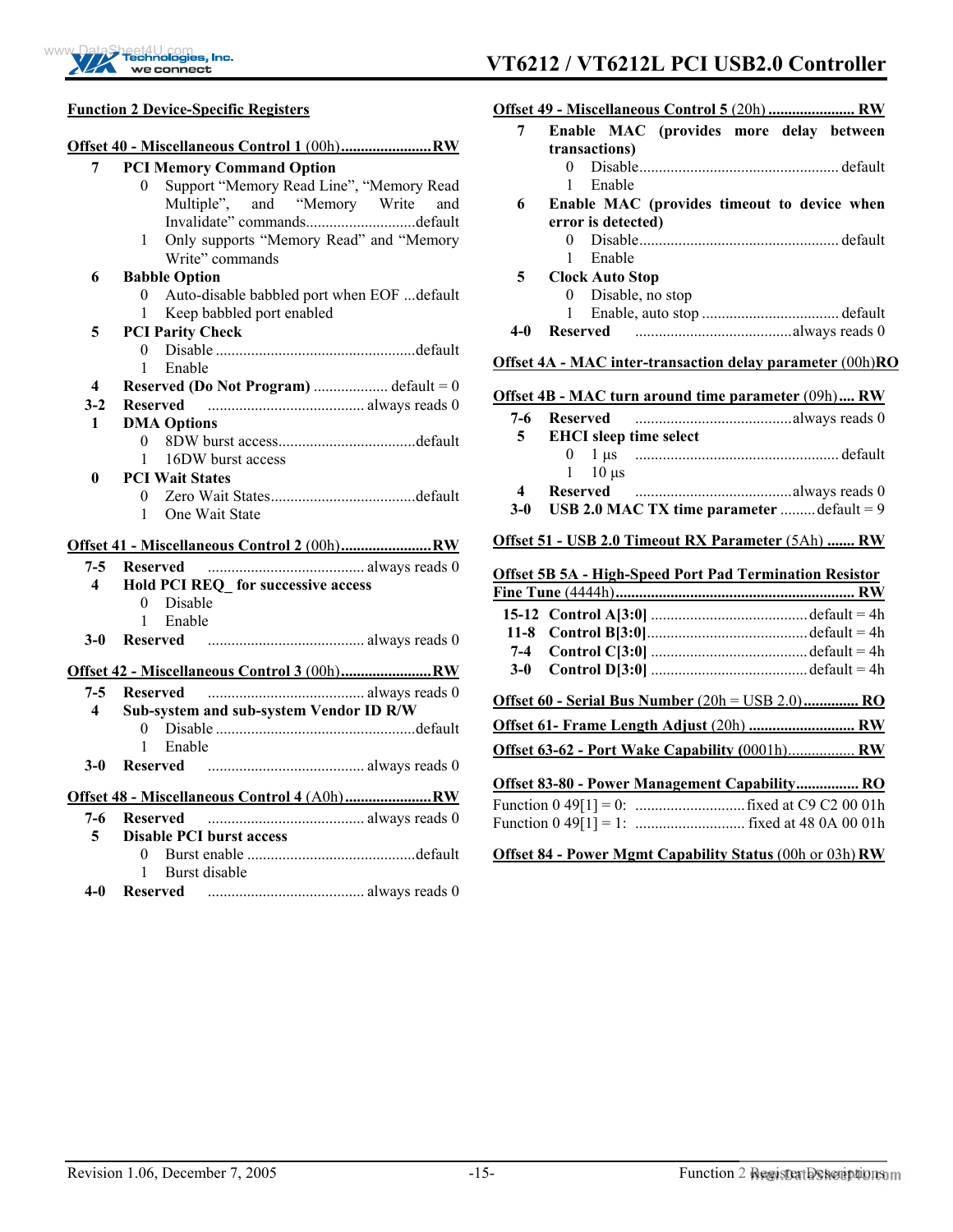

#### <span id="page-21-0"></span>**Function 2 EHCI Compliant USB Memory-Mapped I/O Registers**

The USB Memory Mapped I/O registers are compliant with the EHCI standard. For more details of the register configurations, refer to the relevant documentation for the EHCI standard.

#### <span id="page-21-1"></span>**EHCI Capability Registers**

| Offset 0 - Capability Register Length (10h)RW          |  |
|--------------------------------------------------------|--|
| Offset 3-2 - Interface Version Number (0100h)RW        |  |
| <b>Offset 7-4 - Structure Parameters (00002204h)RW</b> |  |
| Offset B-8 - Capability Parameters (00006872h) RW      |  |

#### <span id="page-21-2"></span>**EHCI Operational Registers**

| Offset 2B-28 - Next Asynchronous List AddressRW |
|-------------------------------------------------|
|                                                 |
|                                                 |
|                                                 |
| Offset 5F-5C - Port 3 Status / Control RW       |
|                                                 |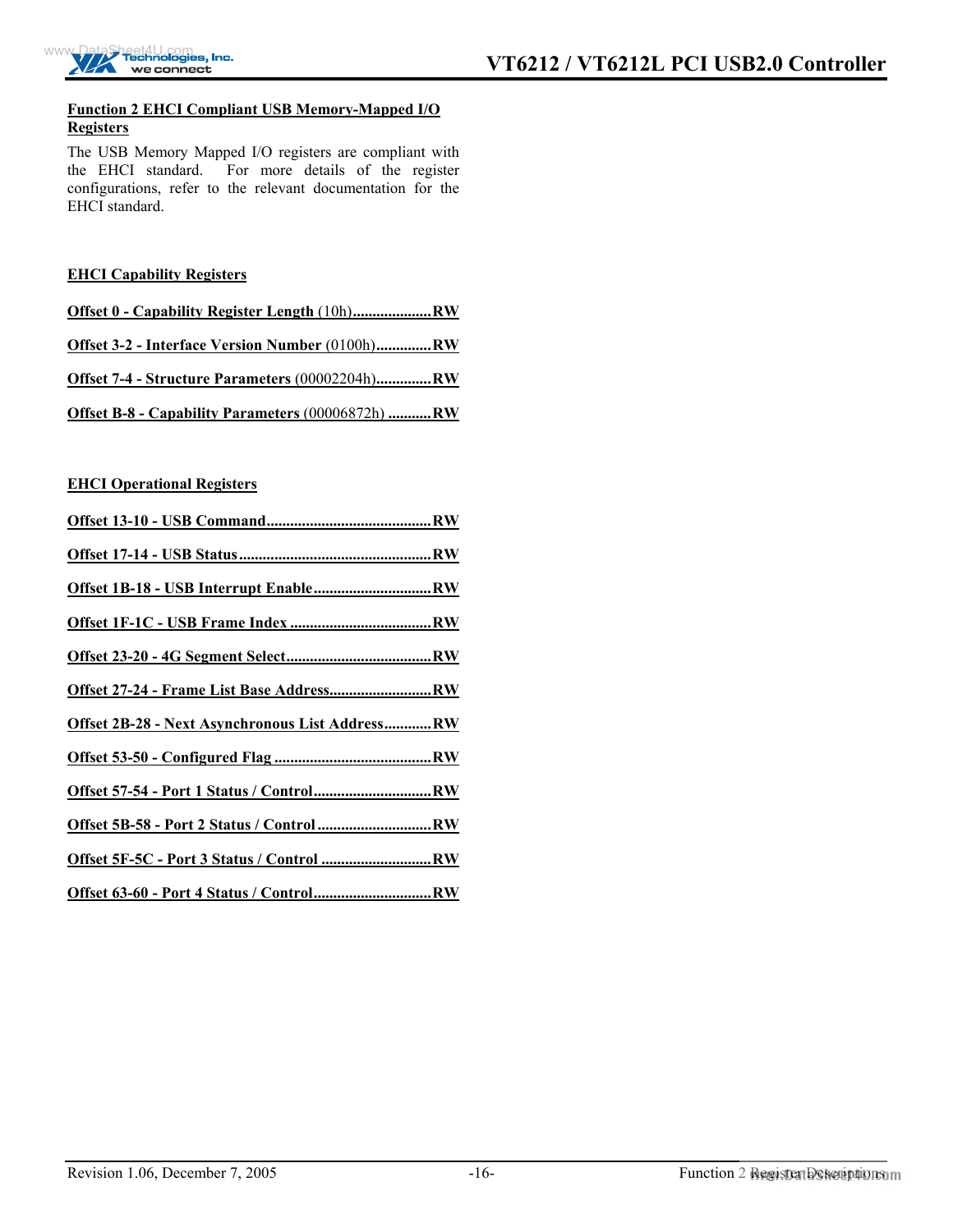

## <span id="page-22-0"></span>**ELECTRICAL SPECIFICATIONS**

#### <span id="page-22-1"></span>**Table 3. Absolute Maximum Ratings**

| <b>Symbol</b> | <b>Parameter</b>             | Min      | <b>Max</b>     | Unit    | <b>Comment</b>   |
|---------------|------------------------------|----------|----------------|---------|------------------|
| $T_{STG}$     | Storage temperature          | $-55$    | 125            | $^{0}C$ |                  |
| $T_{C}$       | Case operating temperature   | $\Omega$ | 85             | $^{0}C$ |                  |
| $V_{CC}$      | Power supply voltages        | $-0.5$   | 4.0            | V       |                  |
| $V_I$         | Input voltage                | $-0.5$   | 5.5            | V       |                  |
| $V_{O}$       | Output voltage at any output | $-0.5$   | $V_{CC}$ + 0.5 | V       |                  |
| $\rm V_{ESD}$ | Electrostatic discharge      |          | $\overline{2}$ | kV      | Human Body Model |

Note: Stress above the conditions listed may cause permanent damage to the device. Functional operation of this device should be restricted to the conditions described under operating conditions.

#### <span id="page-22-2"></span>**Table 4. DC Characteristics**

|  | $T_C = 0.55^{\circ}C$ , $V_{CCPCI} = V_{CCSUS} = V_{CCUSBN} = 3.3V + 5\%$ , $V_{CC25} = V_{CCOSC} = V_{CCPLL} = V_{CCPLLA} = 2.5V + 5\%$ , $GND = 0V$ |
|--|-------------------------------------------------------------------------------------------------------------------------------------------------------|
|  |                                                                                                                                                       |

| <b>Symbol</b> | <b>Parameter</b>             | Min                      | <b>Max</b>               | Unit | Condition                               |
|---------------|------------------------------|--------------------------|--------------------------|------|-----------------------------------------|
| $\rm V_{II}$  | Input Low Voltage            | $-0.50$                  | 0.8                      | V    |                                         |
| $V_{IH}$      | Input High Voltage           | 2.0                      | $V_{CC}$ +0.5            | V    |                                         |
| $V_{OL}$      | <b>Output Low Voltage</b>    | $\overline{\phantom{a}}$ | 0.45                     | V    | $I_{OL} = 4.0mA$                        |
| $V_{OH}$      | Output High Voltage          | 2.4                      | $\overline{\phantom{a}}$ | V    | $IOH=-1.0mA$                            |
| $I_{IL}$      | <b>Input Leakage Current</b> | $\overline{\phantom{a}}$ | $+/-10$                  | μA   | $0 < V_{IN} < V_{CC}$                   |
| $I_{OZ}$      | Tristate Leakage Current     | $\overline{\phantom{a}}$ | $+/-20$                  | μA   | $0.45 < V_{\text{OUT}} < V_{\text{CC}}$ |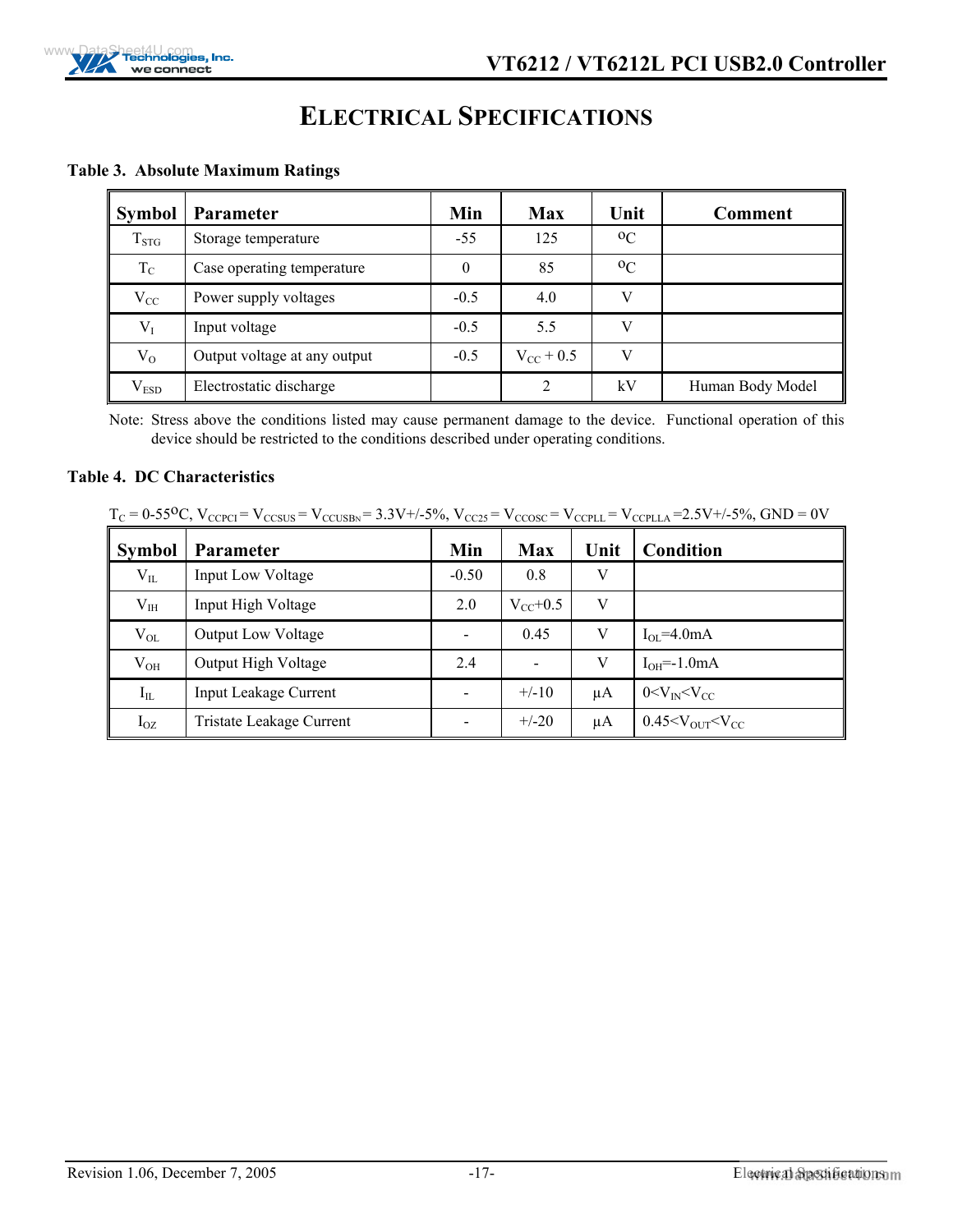

#### <span id="page-23-0"></span>**Table 5. Power Specifications**

 $T_{C} = 0.55\text{°C}$ ,  $V_{CC33} = V_{CCSUS} = V_{CCUSB} = 3.3V+/5\%$ ,  $V_{CC25} = V_{CCOSC} = V_{CCDLL} = V_{CCDLLA} = 2.5V+/5\%$ ,  $GND = 0V$ 

| <b>Symbol</b>       | Parameter                                        | <b>Typ</b> | <b>Max</b> | Unit | <b>Condition</b>           |
|---------------------|--------------------------------------------------|------------|------------|------|----------------------------|
| $I_{CC25-PD}$       | Power Supply Current $-2.5V$                     | 1.1        |            | mA   | Power down or suspend      |
| $I_{CC33-PD}$       | Power Supply Current $-3.3V$                     | 5.4        |            | mA   | Power down or suspend      |
| $I_{CC25}$          | Power Supply Current - VCC25 (2.5V)              | 38         |            | mA   | Idle with no port activity |
| $I_{CC33}$          | Power Supply Current – VCC33 (3.3V)              | 89         |            | mA   | Idle with no port activity |
| $I_{CC25A}$         | Power Supply Current – Analog $(2.5V)^{\dagger}$ | 60         |            | mA   | Idle with no port activity |
| $I_{CCOUSB}$        | Power Supply Current – USB (3.3V):               | 47         |            | mA   | Idle with no port activity |
| $I_{\text{CCIUSB}}$ | Power Supply Current – USB $(3.3V)\ddagger$      | 105        |            | mA   | One port transmitting      |
| $I_{CC2USB}$        | Power Supply Current – USB $(3.3V)\ddagger$      | 160        |            | mA   | Two ports transmitting     |
| $I_{CC3USB}$        | Power Supply Current – USB (3.3V):               | 211        |            | mA   | Three ports transmitting   |
| $I_{\text{CC4USB}}$ | Power Supply Current – USB $(3.3V)\ddagger$      | 263        |            | mA   | Four ports transmitting    |
| $P_{D-PD}$          | <b>Overall Chip Power Dissipation</b>            | 18         |            | mW   | Power down or suspend      |
| $P_{D-IDLE}$        | Overall Chip Power Dissipation                   | 672        |            | mW   | Idle with no port activity |
| $P_{D-4USB}$        | Overall Chip Power Dissipation                   | 1312       |            | mW   | Four ports transmitting    |

†"Analog 2.5V" power includes VCCPLL, VCCPLLA, and VCCOSC

**‡** "USB 3.3V" power includes VCCUSB and VCCSUS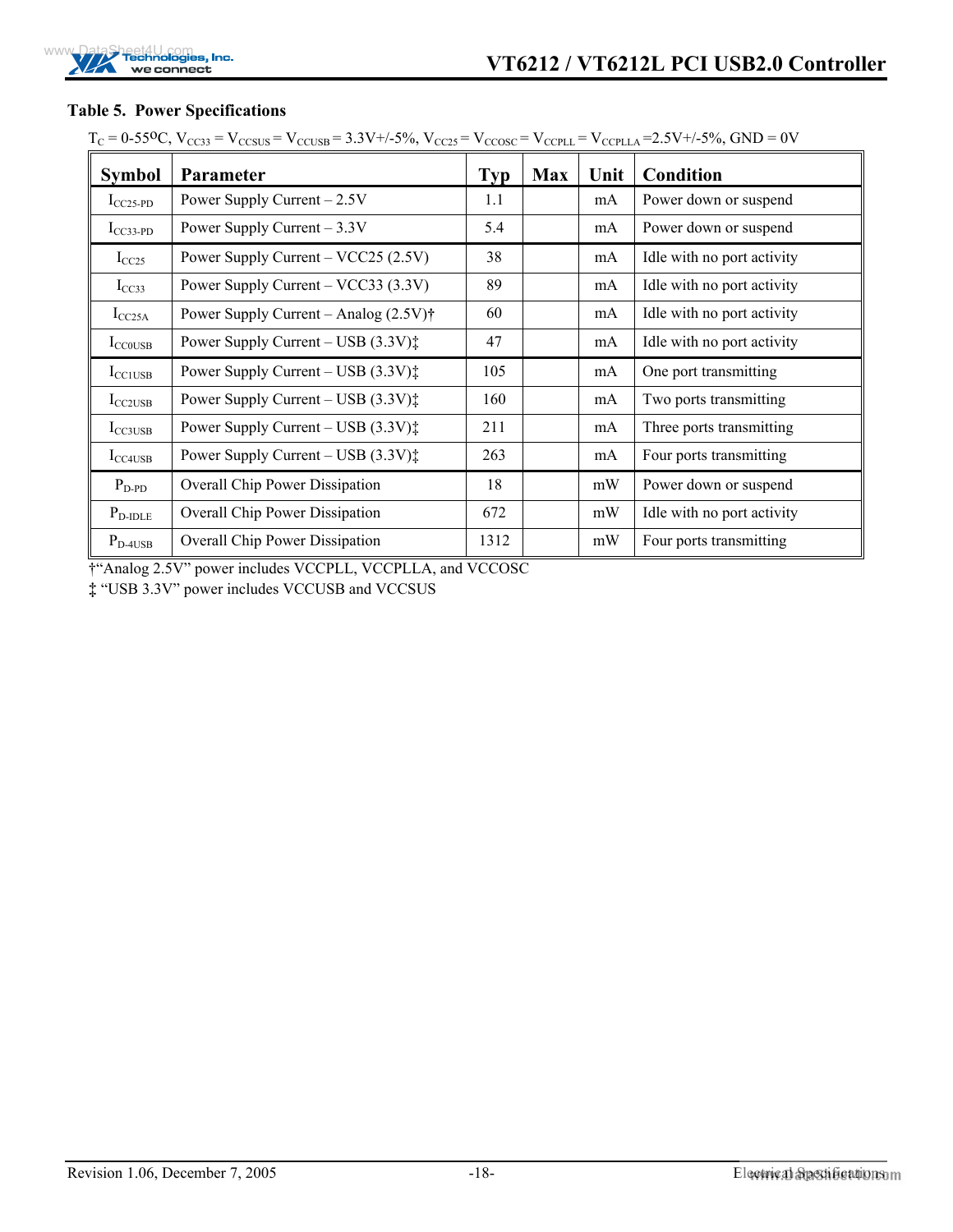

## <span id="page-24-0"></span>**PACKAGE MECHANICAL SPECIFICATIONS**



<span id="page-24-1"></span>**Figure 3. Mechanical Specifications – 128 Pin PQFP (VT6212) / LQFP (VT6212L) Package**